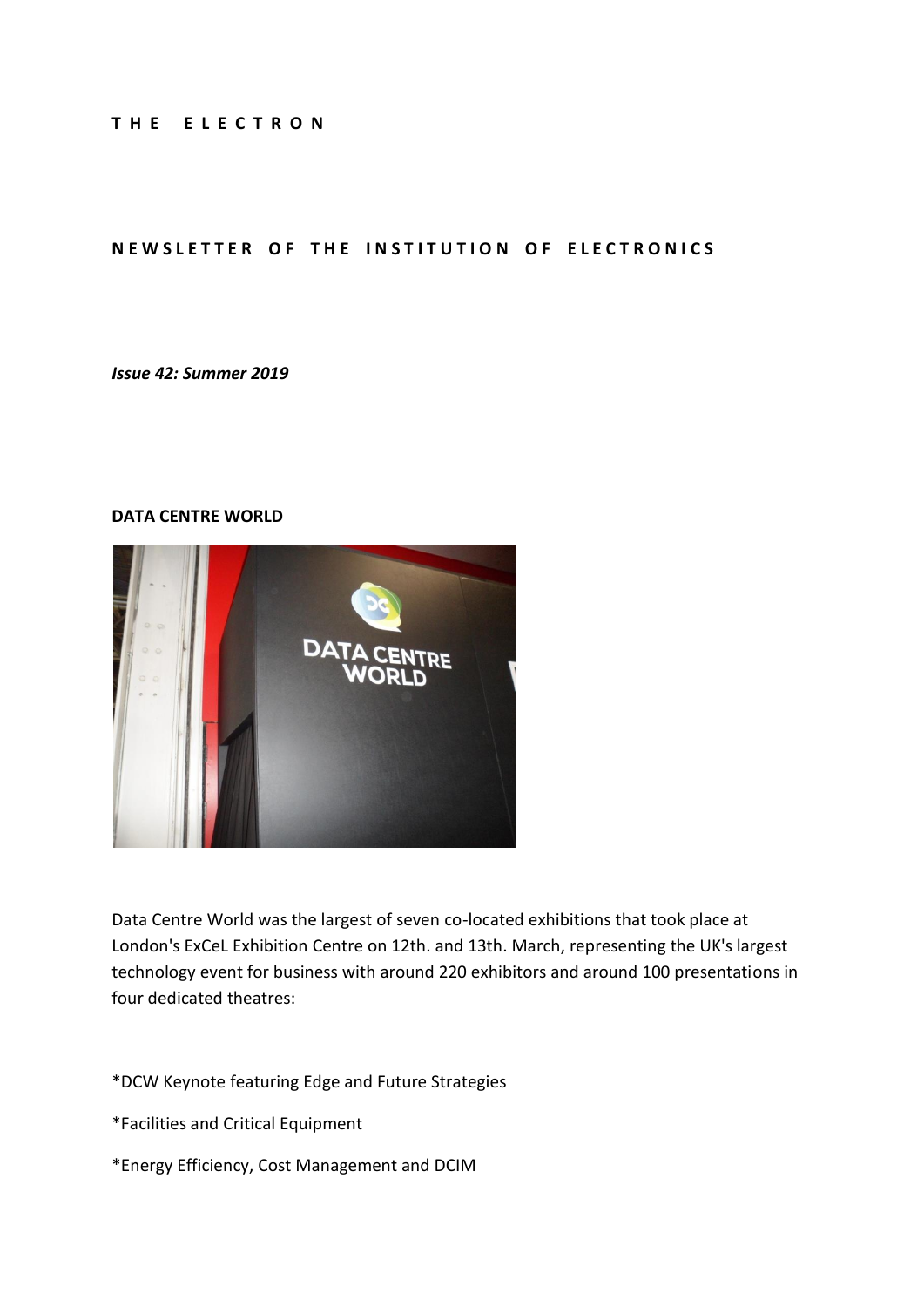\*Data Centre Design and Build and Physical Security

Topics included panel sessions on 'Competing with Cloud: How Data Centres can deliver Efficiencies to rival Public Cloud', 'Are Fully Sensed Data Centres becoming the new Norm/Reality?', 'Smarter Energy Use in Data Centres: What can be done and what are the Challenges?', 'How can we help Companies to connect Corporate Environmental Strategies with Data Centre Growth?', 'Powering the Data Centre of the Future', and 'Does the Data Centre Industry need a Standardised Set of Security Regulations?'

Other more specific presentations included 'Digital Transformation of Data Centres', 'Data Protection in a Cyber-sensitive World', '+AI leading the Way in Smart Data Centre Facility Revolution', 'Fundamental Obstacles for Cloud Buyers', 'Data Centre Resilience and Hybrid IT Infrastructures', 'All clear: How a UPS operates to clear Faults', 'Critical IT Facilities at the Edge', 'Inside the Prototype Boden Type Data Centre: Opensource Monitoring of Opensource Hardware', 'How to build and manage Green Data Centres', 'Smart and clean Power Generation for Data Centres', 'How to use EN50600 to design an Energy Efficient Data Centre', 'Cybersecurity in UPS Communications', and 'Five Essentials to unlocking Smart Cities'.

A notable new feature for 2019 was the Sixth Generation Data Centre, an area dedicated to innovation that aimed to provide an 'eye-opener' into the data centre industry of the future. It had eighteen sponsors, including OPS, Contour, Nedstack, Flakt Group, Prism Power Group, Riello UPS, and Wave2Wave.

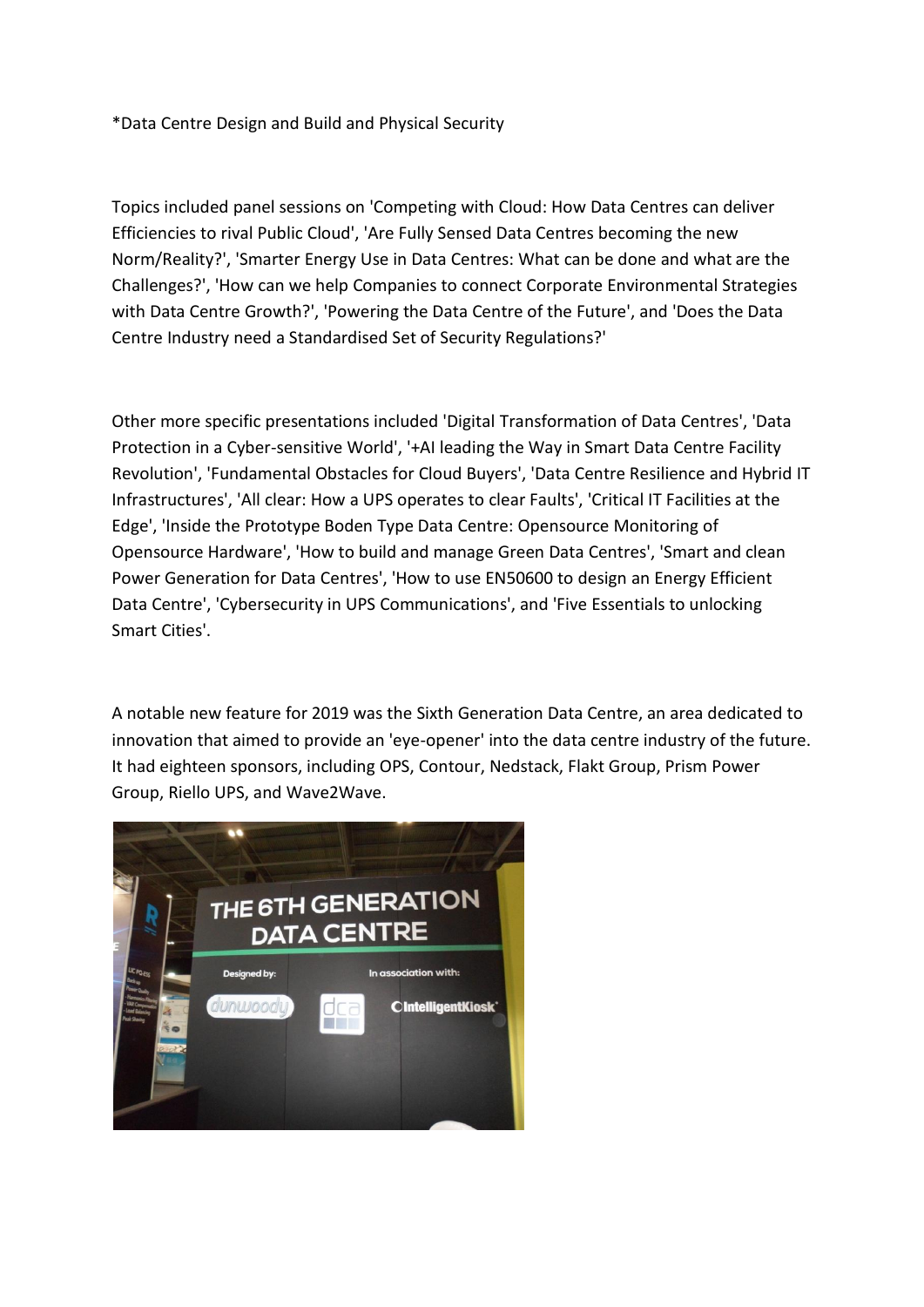Contour and Nedstack stated jointly that 'The introduction of PEM Fuel Cell Technology enables smart DC grids as data centre power concepts', whilst Wave2Wave showed how their ROME system 'closes the automation gap by bringing the physical layer under full SDM control'.

## **Supporting Exhibitions**

The other exhibitions running alongside Data Centre World were Cloud Expo Europe (96 exhibitors), DevOps Live (29 exhibitors), Smart IoT (40 exhibitors), Big Data World and AI Tech World (57 exhibitors) and Blockchain Tech World (14 exhibitors).



There were around 750 presentations attached to these exhibitions collectively with theatres devoted to:

- \*Future of Finance
- \*Cloud Innovation
- \*Connectivity
- \*Infrastructure, Storage and Virtualisation
- \*Multi-cloud Strategy and Management
- \*Digital Transformation
- \*DevOps, Containers and Cloud Native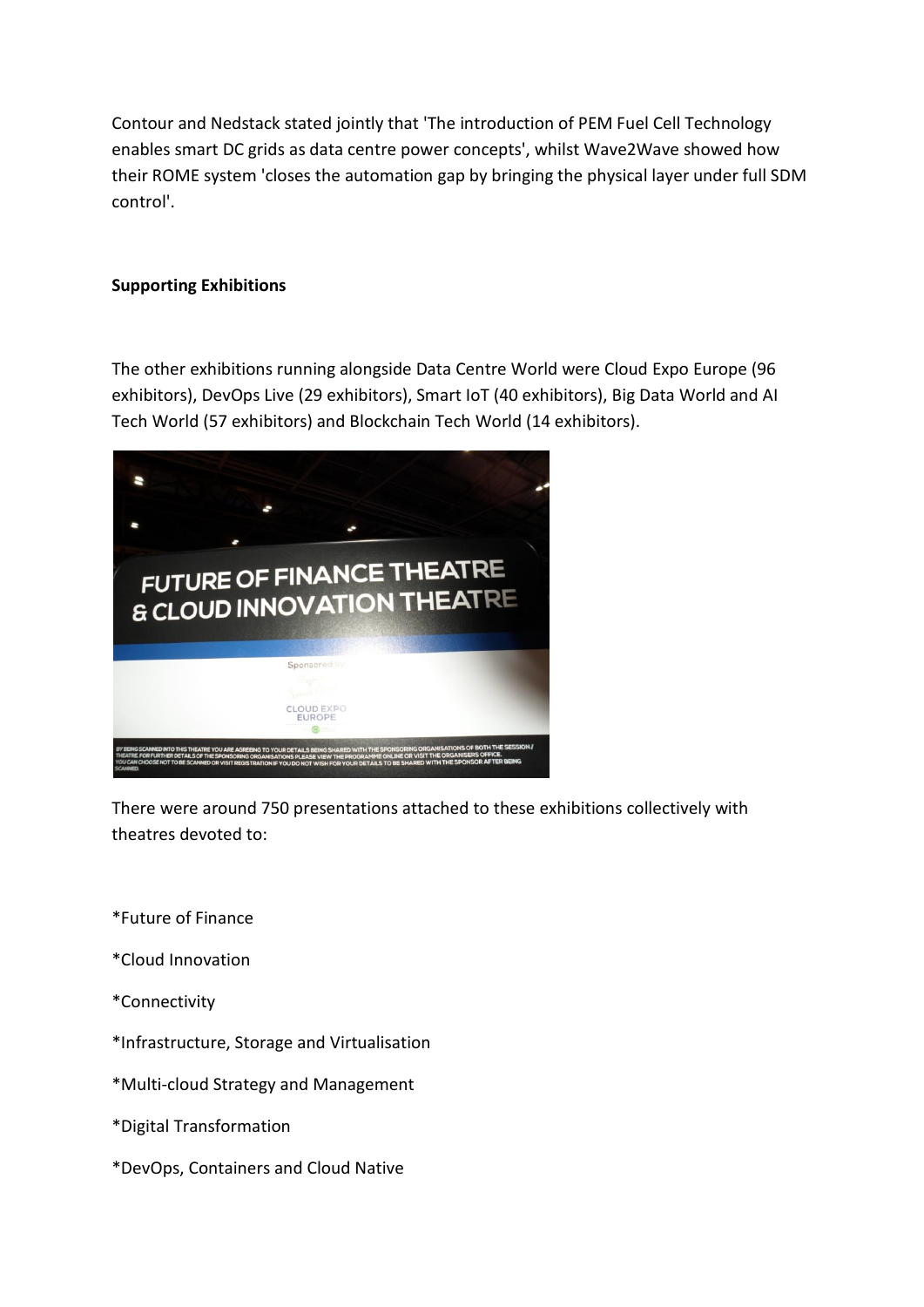\*DevOps Innovation

- \*Cloud and Cyber Security Keynote
- \*Cyber Innovations and GRC
- \*Security Strategies and Service Providers
- \*Cyber Threats, Intelligence and Response
- \*Security of Things
- \*Big Data World Keynote
- \*Data Analytics BI
- \*Machine Learning and AI
- \*AI Keynote
- \*Data Management and Integration
- \*Digital Disruption Keynote
- \*Shared Cities Showcase
- \*Transformation in Industry
- \*Blockchain Keynote
- \*Realworld DLT

In addition there were featured streams across all events covering 'Diversity and Inclusion', 'Talent and Skills', 'Leadership and Culture', and 'Techerati for Good', plus dedicated Oracle and Accelerator stages.

There were 93 Panel Sessions across these exhibitions with topics such as 'Using Predictive Analytics to build a better Future for Displaced Children', 'Getting Business Value from Data Analytics, Business Intelligence and Robotic Process Automation', The Future of Telco', 'The Future of Multi-cloud', 'Multi and Hybrid Cloud: Pros and Cons', 'Security of Connectivity between Cloud Environments', 'Scaling DevOps Culture into the Organisation', 'Enterprise Security in a Complex Cloud Environment', 'Securing against Emerging Tech', 'Ransomware - Learning and Prevention', 'Next Steps - the Integration of IoT and Blockchain', 'Securing IoT in the Smart City', 'Taking Data Centricity to the Heart of the Organisation', 'The Power of converging Business Intelligence and Data Science', 'How Finance is leading the Way in AI',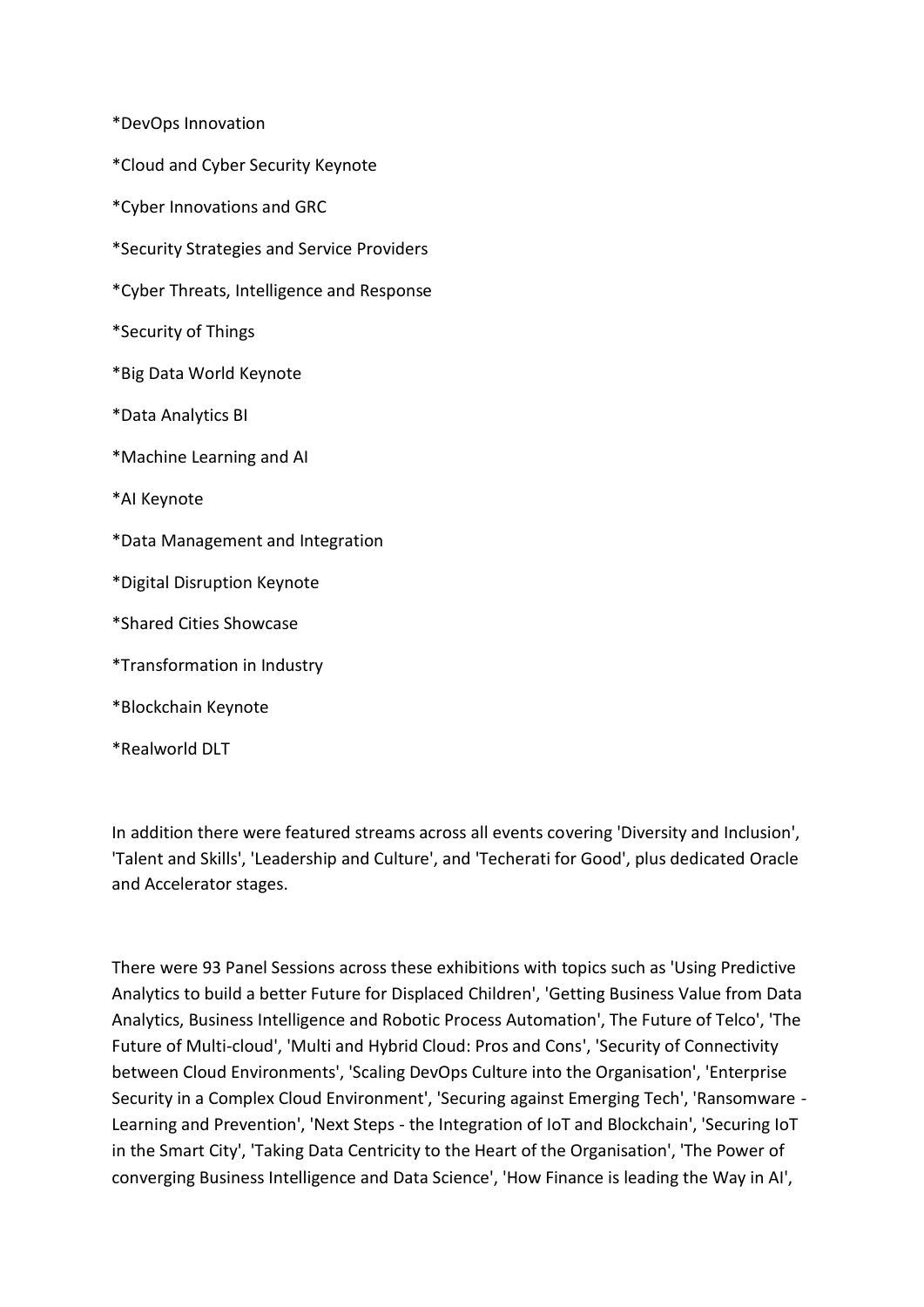'Smart Cities: The Good, the Bad and the Ugly', 'The Security Challenge for Smart Cities', 'Turning Data into Insights', 'Unlocking the Blockchain globally: Opportunities in Emerging Markets', and 'Attracting and retaining Blockchain Developers'.

Specialist presentations included 'Securing a Digital Workplace across Multiple Hybrid Clouds', 'Accelerating the Journey to AI', 'Cloud Native Journey while building a Digital Bank', 'Team Viewer - Securing Remote Access for the Digital Age', 'The Role of Fast Data in the Continuous Hybrid Cloud', 'Machine Learning and Artificial Intelligence Trends within Investment Management', 'How to make the right Connectivity Choices when moving to SD-WAN', 'How SD-WAN Intelligent Routing enables Network Recovery Improvements', 'Zen and the Art of Cloud Data Storage', 'Improving Digital Transformation with Enablement Pods', 'Leveraging Unsupervised Machine Learning with Continuous Delivery', 'How to survive in the Kubernetes Kingdom', 'Debugging Services in Kubernetes with Linkerd 2.0', 'Successful Multicloud Implementation using DevOps and Active Testing', 'Flying with Kubernetes', 'Enabling DevOps Practices within Legacy Environments', 'IP Strategies in the Cloud', 'Observing Enterprise Kubernetes Clusters at Scale', 'When the Cloud attacks', 'Incident Response in the Cloud in the GDPR World', 'How Capita is creating better Outcomes with Cloud Technologies', 'Using the Cloud to secure the Cloud: How Crowdstrike harnesses Cloud Infrastructure to combat Threat Factors', 'Reinventing Identity Management at the BBC', 'How to hack a Police Station', 'Building Photobox's Cloud Security Team', 'Using Deception Technology for Tailored Cyber Security Threat Intelligence', 'The Future Impact of AI on Cyber Crime', 'The Data Ethics Landscape in 2019', 'Putting your Data to work with AI', 'HomeServe's Journey towards Data-driven Decisioning', 'Lessons from the Field - Achieving Data Centricity', 'AI and Machine Learning Opportunities in the Insurance Industry', 'AI and Business Development at Stena Line', 'Flying High: Shaping the Future of Drones in UK Cities', 'How IoT and the Cloud are revolutionising Buildings and Cities of the Future', '5G Smart Tourism', 'Transforming Retail withIoT', 'Can Blockchain restore Trust in the Food Supply Chain?', and 'Securing the Blockchain with Multi-party Computation'.

Below a review is presented of some of the hot topics that have been making headlines at the event and in the media.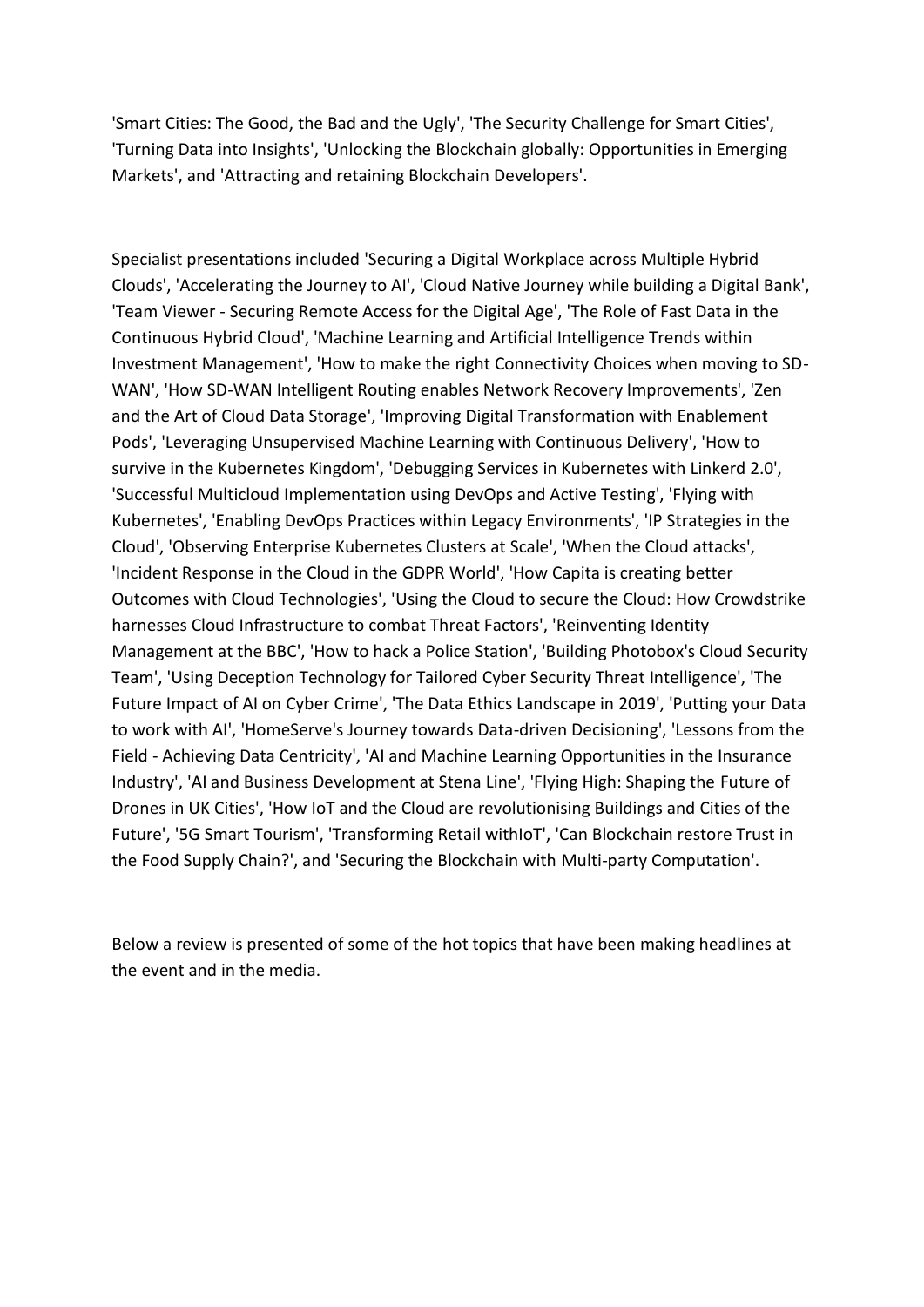#### **DIGITAL TRANSFORMATION: PRESSURE MAY LEAD TO WASTEFUL PROJECTS**

A study by Couchbase has revealed that out of 450 heads of digital transformation in the UK, US, France and Germany over half (52 per cent) believe that an over-fixation on digital transformation is creating pressure to transform that could lead to rushing in to poorly conceived projects.

35 per cent stated that the primary driver for digital transformation is advances made by competitors, with 23 per cent citing changes in regulations and 19 per cent pressure from customers, leading to the conclusion that digital transformation is primarily being driven reactive needs rather than proactive ideas. 64 per cent believe that those that cannot keep up with digital innovations will go out of business or be absorbed by a competitor within four years, yet 95 per cent believe that digital transformation can appear to be an insurmountable task, suggesting that projects could prove to be unsuccessful.

Other findings were that 88 per cent of organisations had had a digital project fail, reduce in scope or suffer significant delays because their legacy database could not support it, whilst 87 per cent had needed to scale back ambitions for new applications and servicdes so that they will work with IoT or mobile devices, since these devices cannot match the data processing power of larger servers or guarantee a consistent connection.

Matt Cain, CEO of Couchbase is quoted in the September 2018 issue of *Digitalisation World* as follows:

*"We are entering the era of the massively interactive enterprise where every part of an organisation, from sales and marketing to HR, finance and logistics, is built around engaging digital experiences. The revolutionary potential of digital transformation will have a hugely positive impact for those organisations that can do it well. However, the pressure to transform at speed means organisations have a higher risk of taking a rushed, reactive approach, driven by fear that the organisation will lose relevance, that results in substandard experiences and wasted investments. Transformation is not a destination. It is a continuous process that, at its best, is proactive, driven by the needs of the business as a whole and underpinned by the right data infrastructure. By adopting this approach and not letting the pressure face them, organisations can join the ranks of the leading 25 per cent."*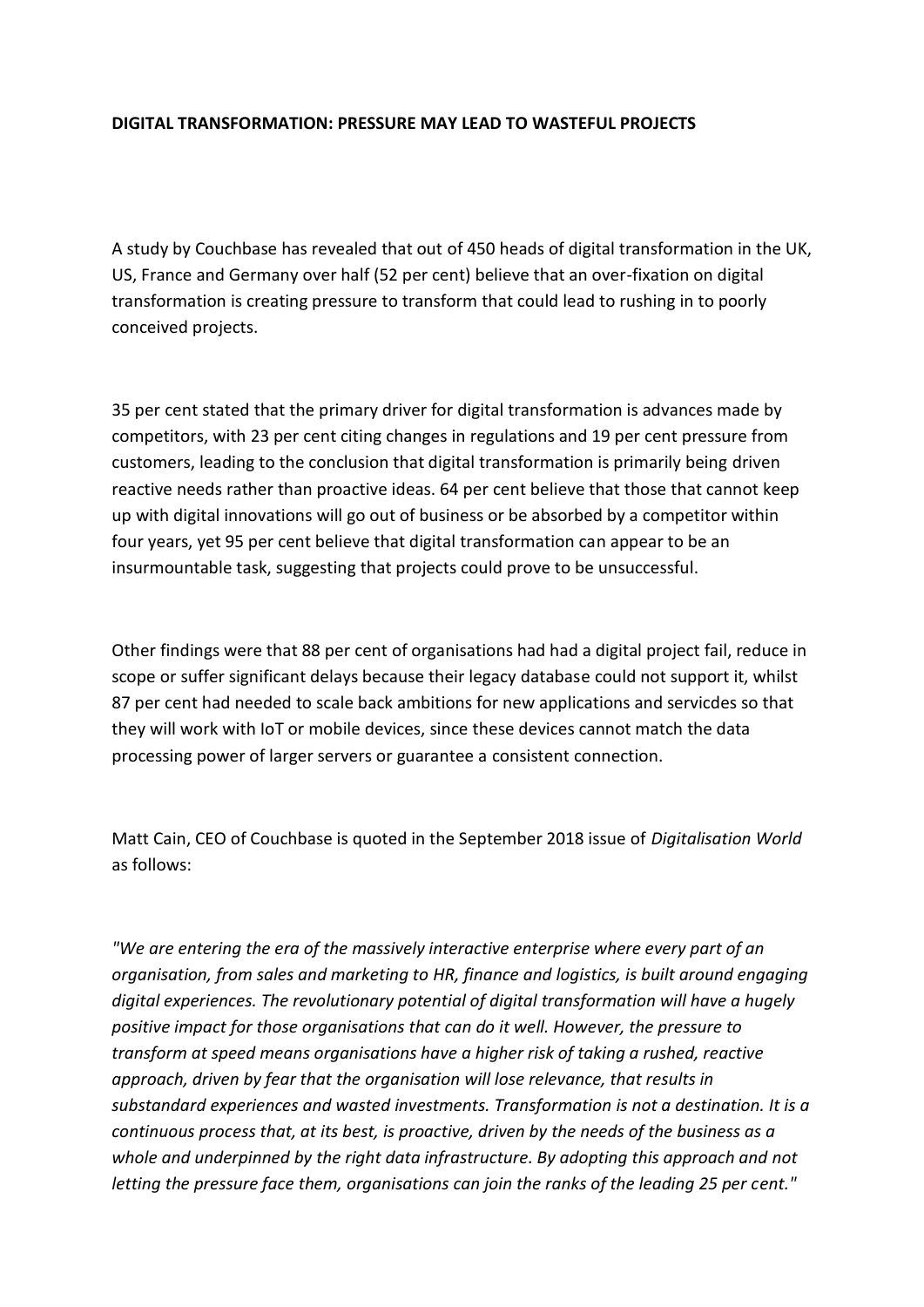#### **SMART POWER GENERATION FOR DATA CENTRES**



All data centres require a reliable and affordable power supply, which has traditionally been provided from a combination of grid electricity (for affordability) and diesel generators (for reliability). This method, however, has drawbacks such as dependency on increasingly unstable power prices and high local emissions from the generators that could potentially jeopardise the granting of environmental permits.

In the white paper with the above title Data Centre World exhibitor Wartsila Energy Business proposes the alternative of gas-fired engines to create the affordable and reliable power supply that is required, stating:

*'State-of-the-art gas engines are capable of starting up just as fast as diesel engines, but unlike those, they are able to competitively generate power not only in emergencies, thus recouping their costs and even generating additional profits.'*

It is argued that it makes sense to replace the engine-generator sets suitable only for emergencies with ones that can operate efficiently whenever it makes economic sense, even continuously if desirable.

Selection of a power generation technology for reliable emergency power supply applications is restricted by: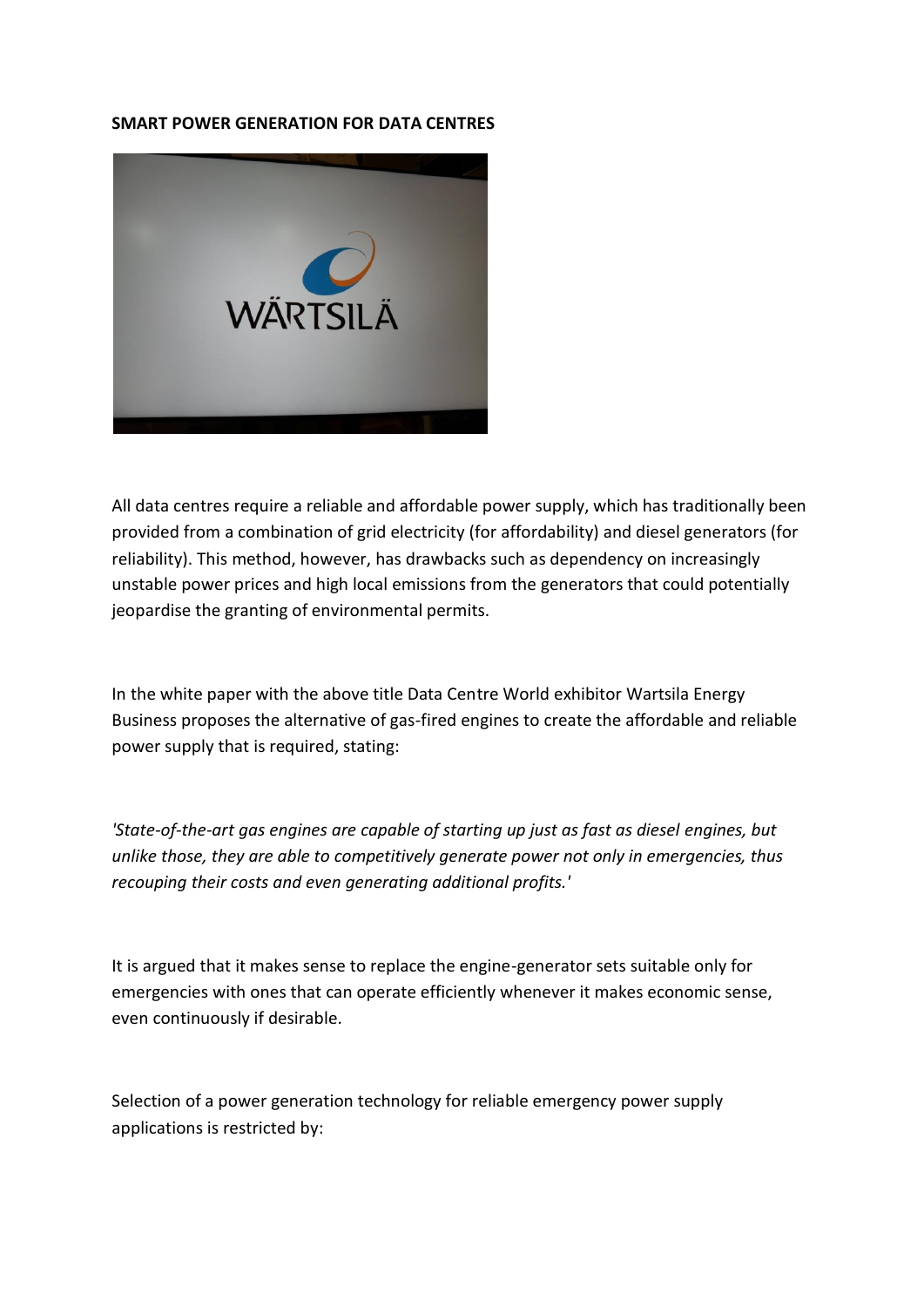- (i) Very rapid automatic start-up.
- (ii) Modularity of capacity
- (iii) Ability to run on locally stored fuel
- (iv) Technological maturity

Until recently only water turbines and diesel engines could start up and reach full or nearly full power within one minute as required, and water turbines are only possible in a few geographically favourable locations. Furthermore, the modularity requirement combined with typical data centre power demands and the overnight costs of installation restricts this further to relatively small high-speed diesel engines that operate using light fuel oil stored on site.

These generators effectively serve as an 'insurance' that just covers emergency situations, but with 21st. century gas engine technology the economics of this solution are now being questioned. There has been, for example, a notable advancement in start-up time for gas engines:

*'Recent development and testing has conclusively demonstrated that state-of-the-art gas engines may be started and brought to full power in considerably less than one minute of the starting order, which brings them within the world of emergency power supply.'*

There has also been progress in the area of fuel storage with the emergence of small-scale affordable gas storage technologies, especially for liquefied natural gas (LNG), and dual-fuel technology that allows a power generation facility to operate using either gaseous or liquid fuel and to switch between them when running under load.

In addition the carbon footprint tends to be lower than that of grid electricity suggesting that 'operating the generating sets continuously instead of relying on grid would have a positive effect on the carbon footprint of the data centre'.

The paper states: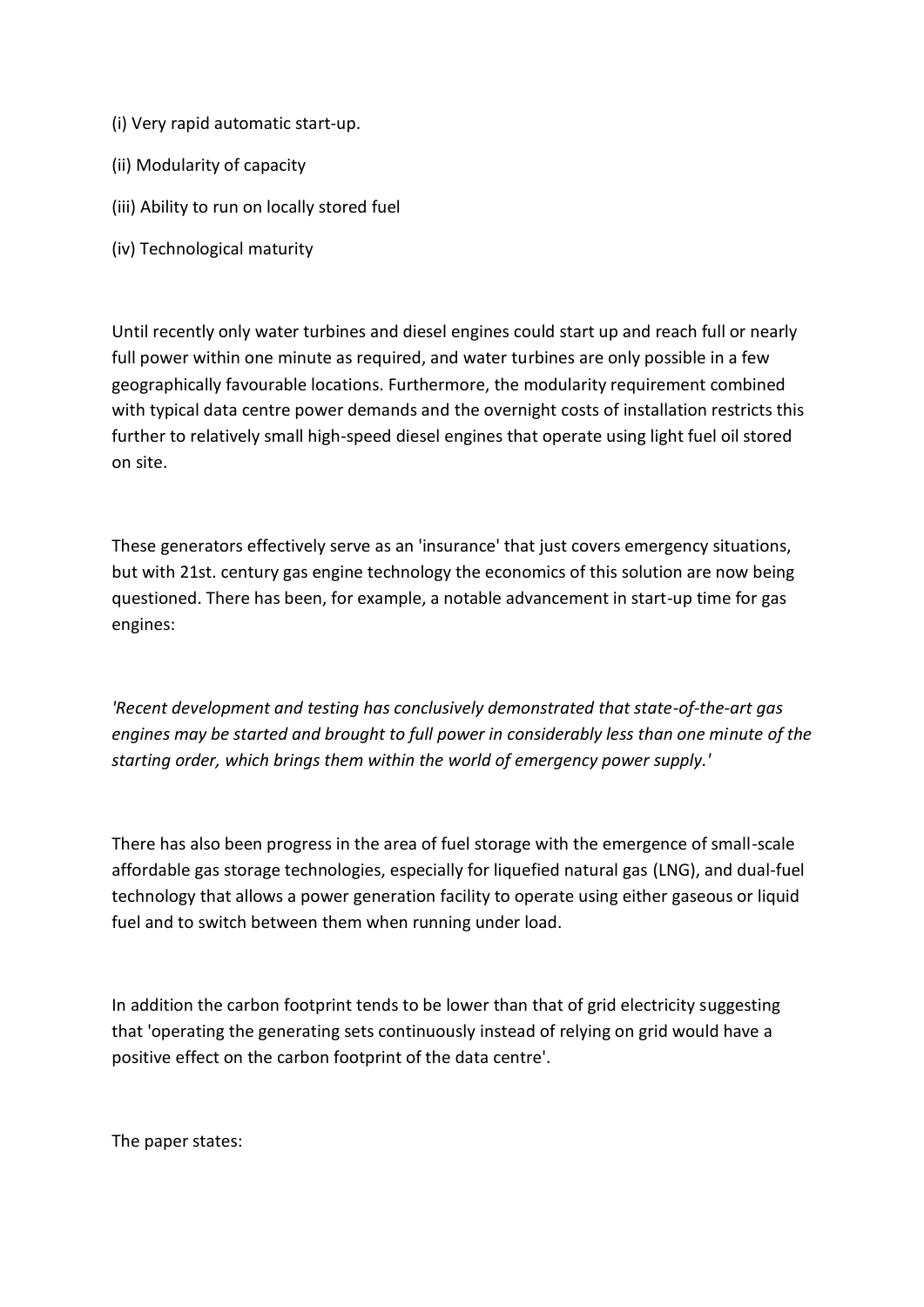*'If the data centre has a power generation facility that can be operated continuously, runs on an inexpensive fuel, and has a very low emission footprint, then it may very well be used as a primary source of power. Because of the way in which emergency power systems are normally designed - with capacity redundancy and concurrent maintainability that ensures that capacity sufficient to cover the data centre's critical load is always available - such a plant would be able to provide power supply without any interruptions, with the maintenance of individual pieces of equipment not interrupting operation. This approach would practically reverse the traditional way of operating a data centre - now the local power plant would become the primary source of electricity, while the grid would only be a back up.'*

The paper concludes with a set of frequently asked questions, one of which is 'The quick start of a gas engine is very valuable, but what about output parameters? Are frequency and voltage stable enough for sensitive applications?'

The answer is given as follows:

*'Tests of state-of-the-art gas engines reveal that voltage and frequency values are very stable and in line with typical data centre industry requirements. At this moment, it is combustion control that is the limiting factor for loading rates; whenever the engine can operate in a stable manner, the voltage and frequency parameters are well within typical limits.'*

## **PATENT FOR INTEGRATED ELECTRONIC LOCKING ON INTELLIGENT PDUs**

Chatsworth Products have been granted a patent for a new cost-effective simplified electronic access control product for data centre cabinets.

The new technology combines access control, intelligent power management and environmental monitoring into a single integrated platform.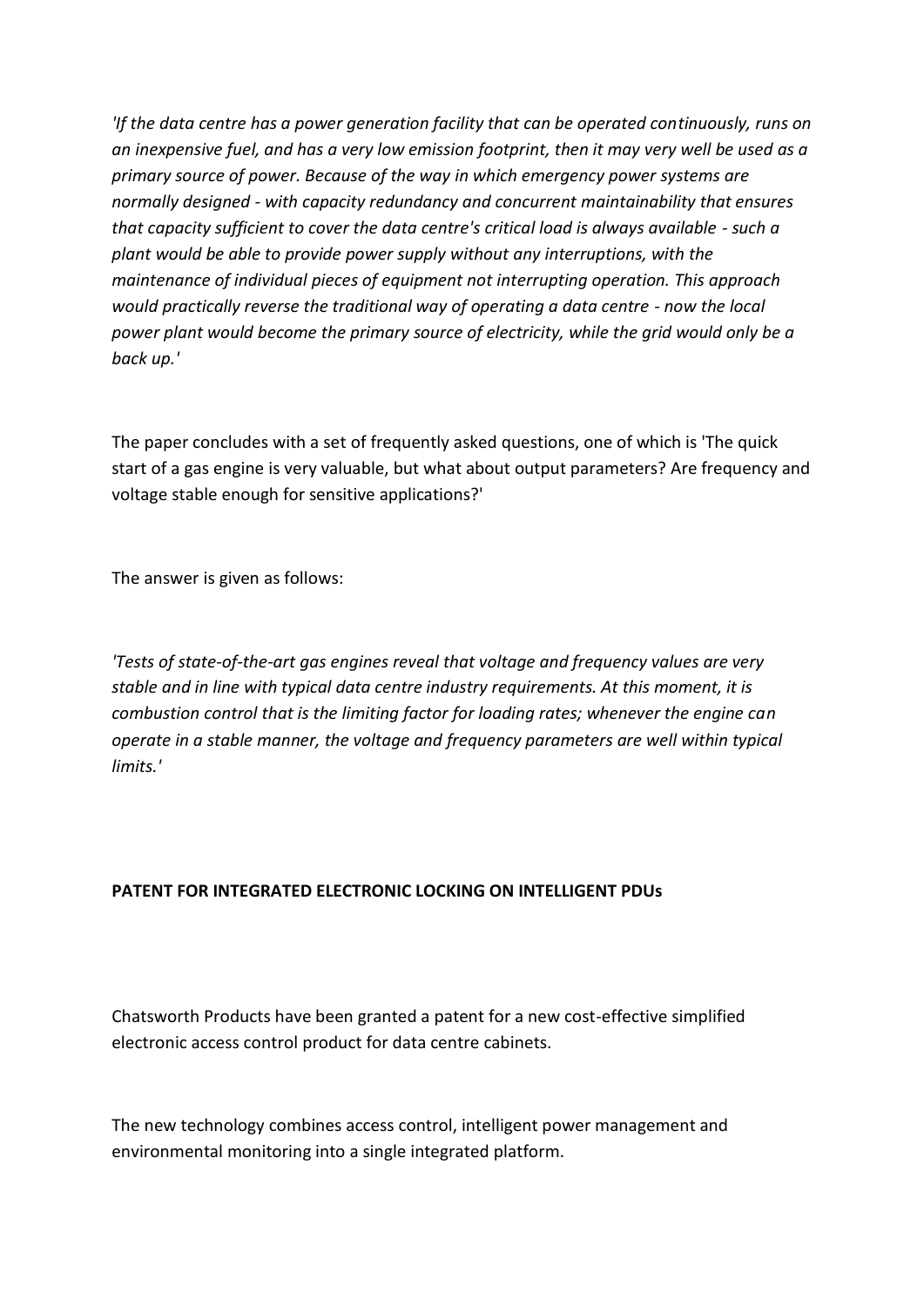Increasing migration toward remote edge compute sites and multitenant data centres has created a need for effective remote management of the data centre cabinet, whilst growing data privacy regulations such as the Payment Card Industry Data Security Standard (PCI-DSS) and GDPR have fuelled a need for improved cabinet access control.

The US Patent covers the integration of the functions of a rack power distribution unit (PDU), electronic access control and environmental monitoring into a single appliance within the cabinet. Through Chatsworth Products' intelligent eConnect® PDU, data centre managers can integrate environmental sensors and electronic locking capability as a single solution. Users can view and manage power at each outlet and cabinet, monitor the status of environmental conditions and control each cabinet access attempt within an audit trail report that is easily exportable via a user-friendly web interface.

In addition, these three systems can be linked through Secure Array™ IP Consolidation, allowing up to 32 PDUs, 32 EAC kits and 64 environmental probes to be networked under only one IP address, offering considerable savings in networking costs:

*'A row of 16 cabinets with two PDUs each would only require two network connections with Secure Array, but would need up to 32 network connections in a standard deployment.'*

Donald Conner, Electronics and Software Engineer Manager for Chatsworth Products states:

*"The integration of EAC into the rack PDU continues our focus on simplification and efficiency for the CPI [Chatsworth Products] ecosystem. We wanted to bring a simple, costeffective cabinet access solution to market without adding complexity to the data centre."*

## **Further Information**

Chatsworth Products were an exhibitor at Data Centre World and may be contacted at Chatsworth Products Europe, Cavendish House, Bourne End Business Park, Cores End Road, Bourne End, Buckinghamshire SL8 5AS. Telephone: 01628 524 834. www.chatsworth.com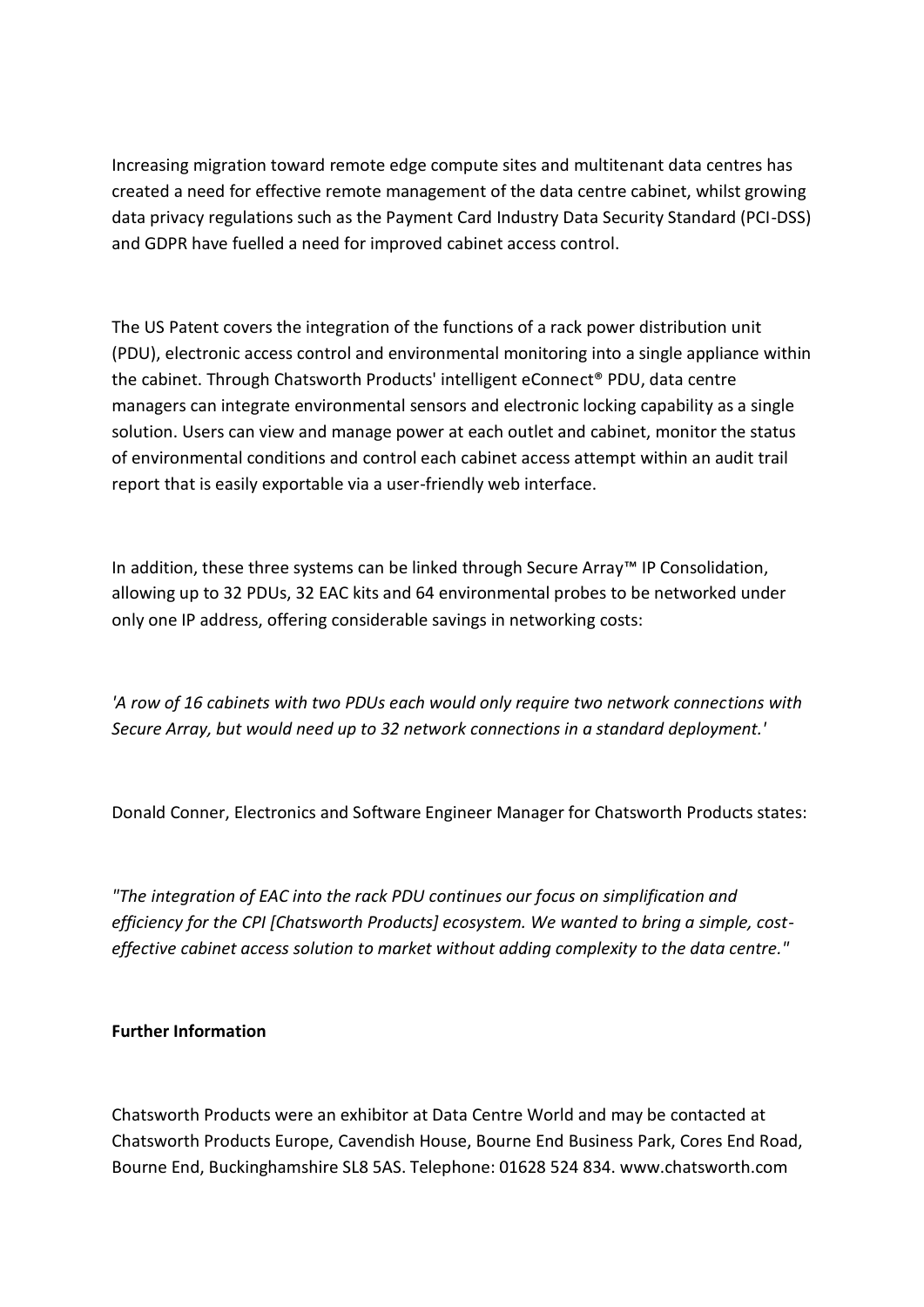### **NEXT GENERATION HIGH POWER MODULAR UPS**

Data Centre World exhibitor Borri SpA has unveiled its next generation High Power Modular UPS for data centre power protection solutions, the UPSaver 3vo, a modular, scalable and flexible UPS that offers 'an adaptable approach to changing data centre demands, scaling or adding redundancy at any time'.

The UPSaver 3vo integrates with Borri 3-L Green Conversion technology based on a patented control algorithm that manages the 3-level battery-inverter subsystem to enhance system efficiency and extend battery life with lower costs.

The system features four flexible operating modes to optimise efficiency and maintain total system reliability:

\* Double High Efficiency mode (all the online double conversion protection - VFI-Voltage frequency independent mode - at 97 per cent efficiency with Borri-patented 3-L Green Conversion technology).

\* Very High Efficiency mode (maximum efficiency in unstable mains conditions with Active Filtering, the Borri Voltage Independent mode offering 97.5 per cent efficiency).

\* ECO mode (for stable mains in Voltage Frequency Dependent mode offering 98 per cent efficiency).

\* Ultra High Efficiency (the most innovative technology for data centre equipment total protection with 99.5 per cent efficiency and minimum cost of ownership).

Commenting on the launch Enrico Simone, Chief Technical Officer for Borri, said: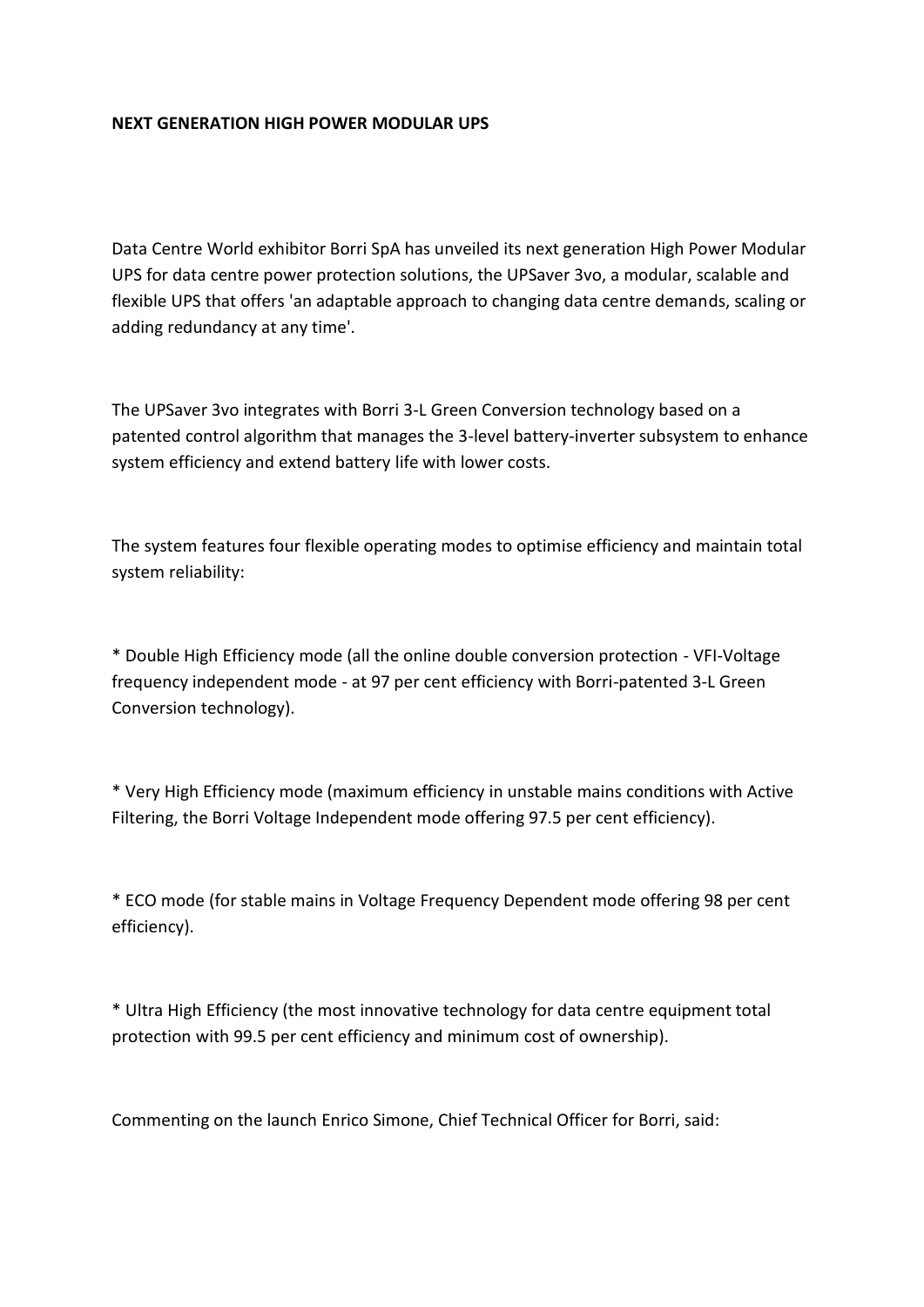*"With the UPSaver 3vo we are proving our customer with the superior technology, great ease of use and an extremely flexible layout that can be designed around new or existing data centres. Saving energy is one of the main focuses in the data centre industry due to rising energy bills and environmental constraints. This is one of the reasons why we've integrated UPSaver 3vo with the 3-level Green Conversion technology. This patented algorithm helps improve a data centre Power Usage Effectiveness and reach 97 per cent VFI efficiency at any load."*

## **Further Information**

Borri Group is a global provider of power electronics systems and solutions for harsh industrial and demanding commercial and ICT secure power requirements merging over eighty years of experience in developing, manufacturing and supplying uninterruptable power systems and solutions. The company is comprised of three business units: Industrial Power, Critical Power and Renewable Power, and has its headquarters in Bibbiena, Italy. They may be contacted on +39 0575 5351 or at www.borri.it

# **FIRST THERMAL MONITORING SOLUTION TO TRACK DATA CENTRE COOLING LOADS IN REAL-TIME**

Data Centre World exhibitors EkkoSense have launched EkkoAir Wireless, the world's first thermal monitoring solution to track data centre cooling loads in real-time, using standard temperature and current measuring sensors that can be installed in any chilled water or direct expansion cooling system.

As part of the EkkoSense Critical Things® family, EkkoAir Wireless sensors continually monitor air inlet and outlet temperatures, along with fan motor current, so as to detect subtle changes in airflow that can may be indicative of problems with fan performance, as well as identify when filters are dirty and provide alerts on potential CRAC/AHU blockages.

The company states: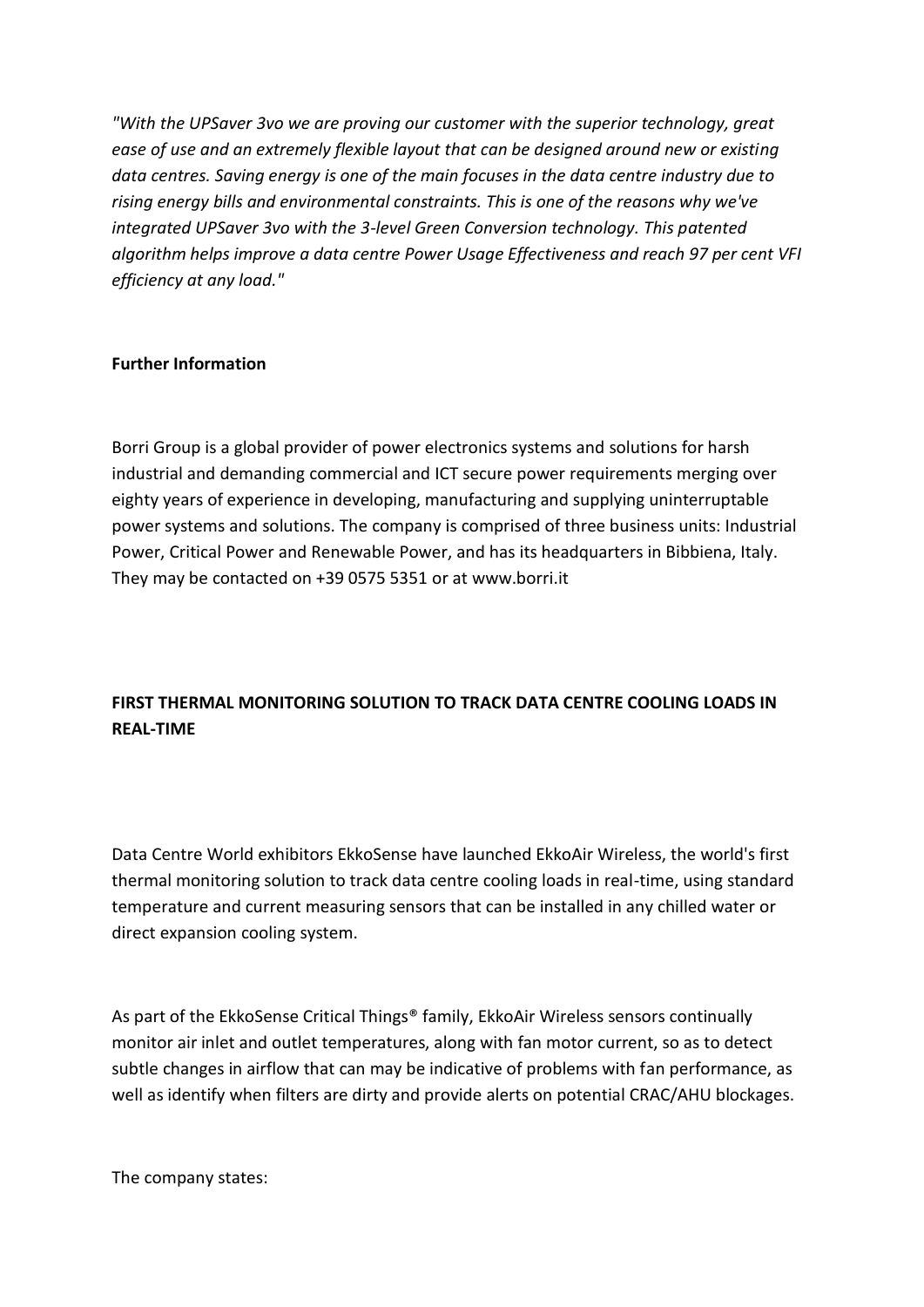*'Combining EkkoAir Wireless cooling duty data with distributed temperature measurements from EkkoSensor wireless temperature and humidity sensors provides true, real-time insight into overall data centre cooling duty performance. Using EkkoAir Wireless data with EkkoSoft® Critical thermal modelling, monitoring and visualisation software also offers an intuitive, 3D real-time view of cooling performance across entire data centre estates, providing insight into any cooling resources that are not being used efficiently.*

*EkkoAir Wireless uses the same wireless infrastructure as EkkoSensors, and all measurement data is encrypted with 128-bit AES encryption before transmission to an EkkoHub wireless data receiver for forwarding to our cloud-based EkkoSoft visualisation and analysis software. Each sensor is uniquely identified at manufacture and associated with a specific CRAC/AHU at installation. EkkoAir Wireless devices can be powered from an existing low voltage supply, from the monitored equipment or from an internal battery.*

*EkkoAir Wireless is housed in a standard DIN rail mount enclosure with two compact temperature and humidity sensors that connect via small cables. Sensors can be fixed in position using screws, cable ties or an integrated magnetic mount. The humidity sensing element is protected with a PTFE membrane to avoid measurement errors caused by dust build-up. Single or three-phase fan current measurements are made using standard millivolt output current transformers. An opto-isolated 12V-24V AC input is provided. This can be used to monitor the operating status of the CRAC/AHU.*

*EkkoAir Wireless transmits data at intervals of between 30 seconds and 10 minutes. Data can either be transmitted as an instantaneous value, or as the average from multiple measurements spaced evenly through the transmit interval. This ensures that changes in AHU/CRAC operative conditions between transmissions are captured.'*

#### **Further Information**

Further information may be obtained from EkkoSense, Sir Colin Campbell Building, University of Nottingham Innovation Park, Triumph Road, Nottingham NG7 2TU. Telephone: 0115 823 2664. Email: info@ekkosense.com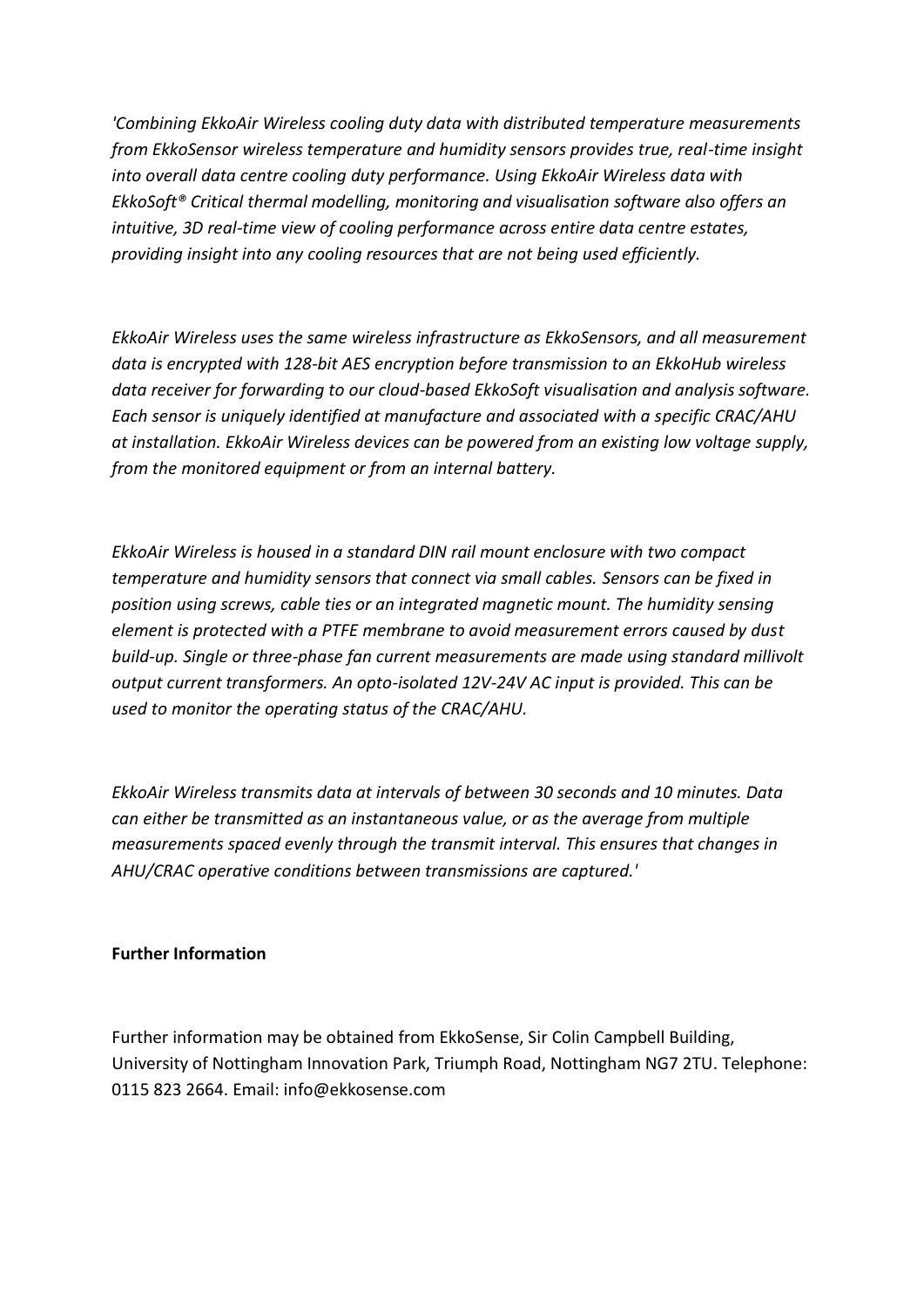## **YELLOWFIN PUBLISHES GUIDE TO AUTOMATED ANALYTICS**

Yellowfin, a global business intelligence and analytics software vendor, and exhibitor at Big Data World, has recently published a Guide to Automated Analytics that aims to assist businesses to reduce their dependency on accidental data discovery.

It is argued that the accidental nature of data discovery combined with the sheer volume of data to search through frequently means that it takes more than one business person to notice that something feels "off" before issues are investigated. Even when someone does voice a concern, it takes critical KPIs to be affected before investigations begin. This can take weeks or months and it can be 'a disaster for the business bottom line'.

The Guide highlights three specific problems that hamper access to data insights, namely:

1. Dashboards (set up for monitoring KPIs and good for that, but not good for data discovery).

2. Constraints on the analytics team (the analytics team's capacity cannot match the influx of data or the demand for their skills).

3. The 'Christopher Columbus' approach to data discovery (days and weeks of mostly educated guessing to find statistically significant deviations in data that matter to the business - analysts cannot know what to look for unless there has already been an indicator of data change uncovered).

Yellowfin proposes automation of data discovery to remove the accidental component of uncovering insights and end what it calls 'dashboard data discovery':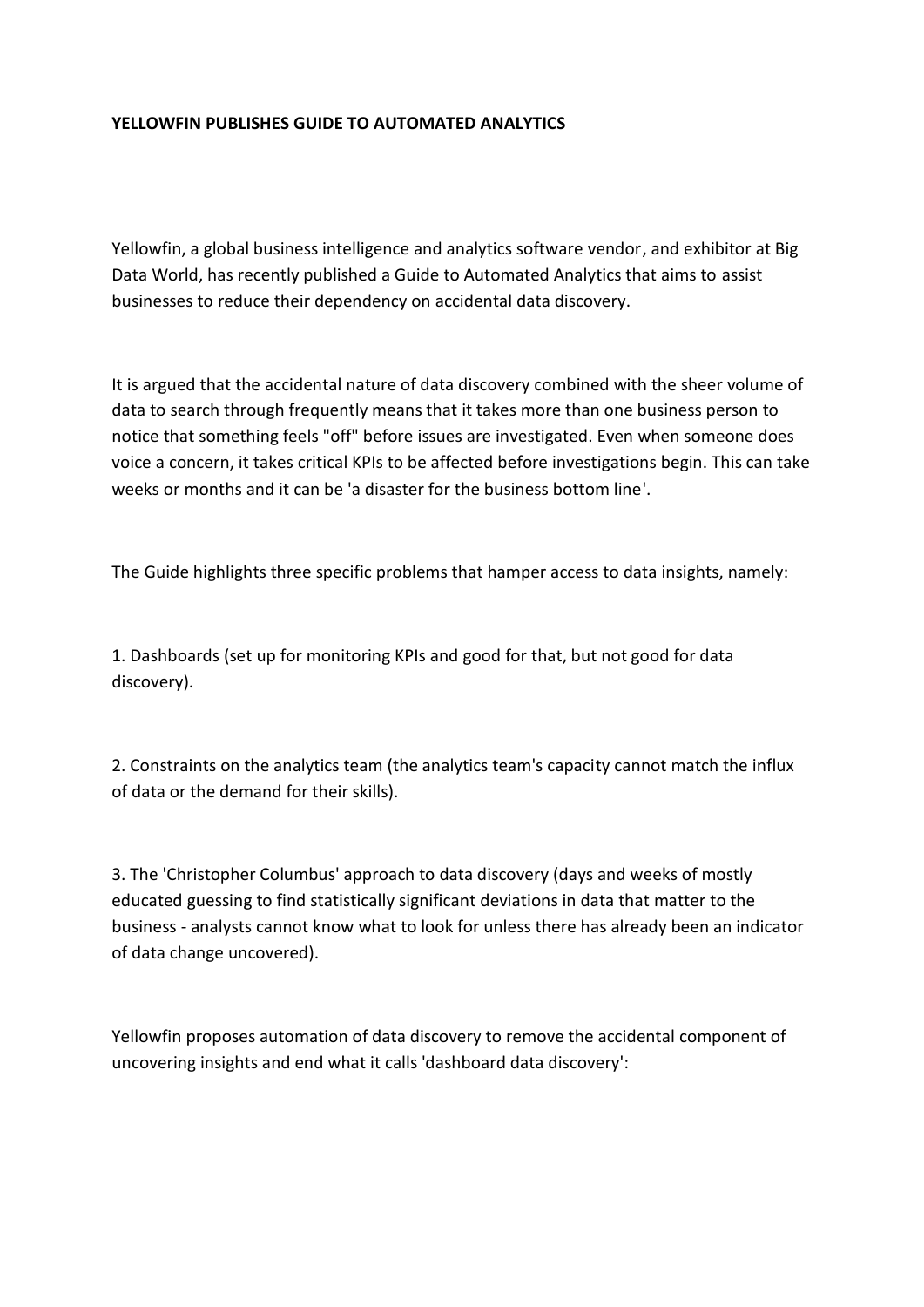*'Automated analytics should not be limited by the dashboard interface or its in-built interactions; it should trawl your live, dimensional data at its source. If it finds a statistically significant anomaly, trend change, spike, dip etc. it should notify you so that you can act instantly. This means that you are not glued to your dashboard trying to slice and dice for more information. Automation will tell you about a change the moment it happens.'*

Yellowfin's solution is the automated data discovery tool Yellowfin Signals:

*'Signals is a platform agnostic and automatically and continuously discovers and surfaces the most important changes in your live data as they happen. There's no need to manually upload data into workbooks. Signals ensures that discovery is instant and predictable instead of accidental'.*

## **Further Information**

Yellowfin is ranked among the top five analytics platforms across all 15 Gartner Critical Capabilities for Analytics and BI Platforms. Copies of 'A Guide to Automated Analytics: How to stop running your Business on Accidental Data Discovery' may be obtained from Yellowfin EMEA, Unit 10, Whittle Court, Knowlhill, Milton Keynes MK5 8FT. Telephone: 01908 887 225.

# **CASE STUDY: GATESHEAD HEALTH NHS TRUST**

Gateshead Health NHS Foundation Trust runs the Queen Elizabeth Hospital, Dunston Hill Hospital, QE Metro Riverside and some services at Bensham Hospital within Gateshead, Tyne and Wear. It also runs services from Blaydon Primary Care Centre. With approximately 4,500 employees, its primary function is to deliver acute services in hospital, emergency care services and pathology.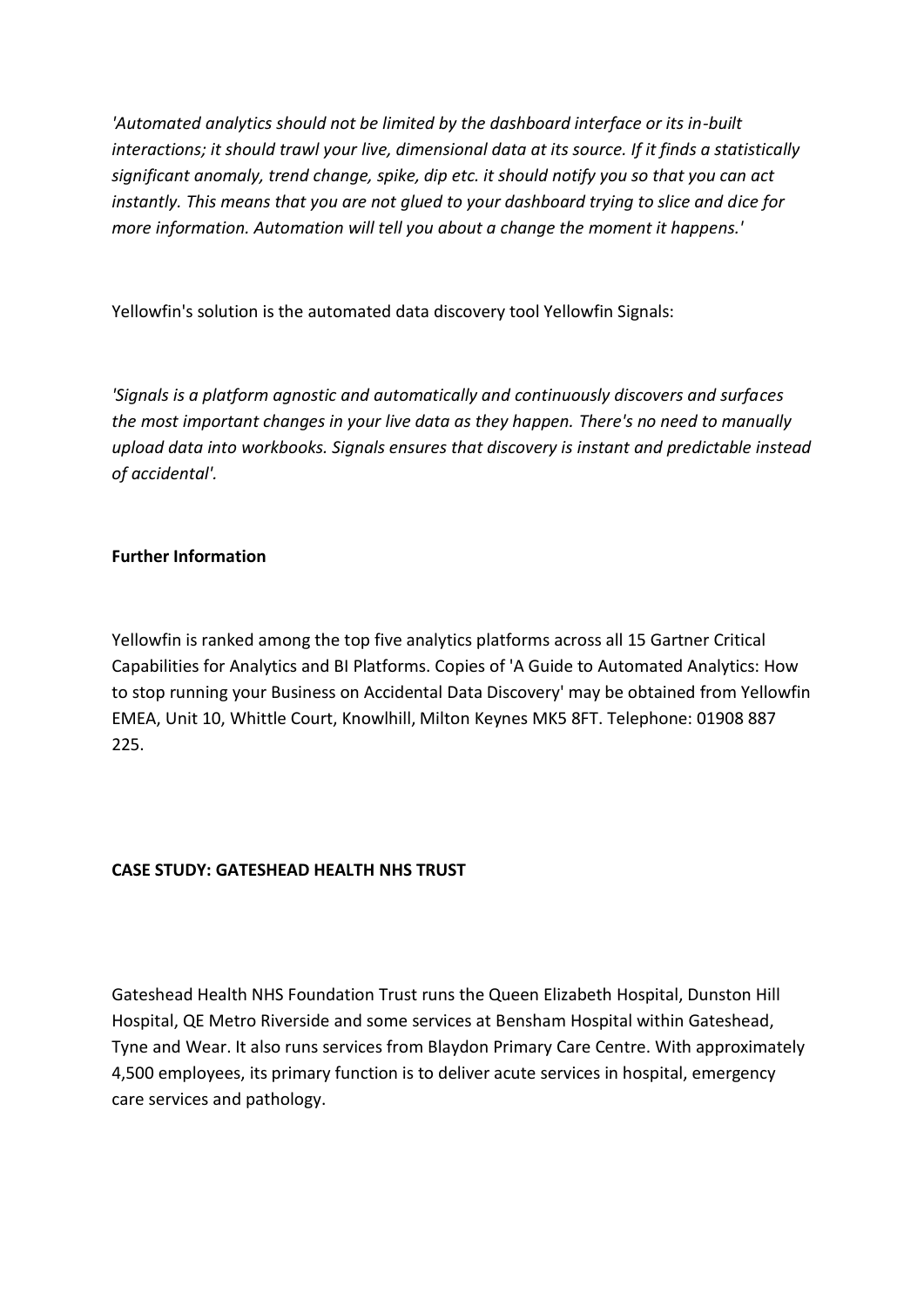It is a digitally mature Trust that has been linked to Newcastle University Hospital as a fast follower, as part of the Global Digital Exemplar programme. It used Cognos and QlikView, but these were not being used to their full potential:

*'QlikView was used exclusively for financial information, so it was impossible to add in additional data sources. Cognos was difficult to use and any new reports had to be built by BI developers'.*

As part of the NHS the Trust has to work towards nationally mandated performance and KPI metrics, which requires a huge amount of focus due to the risk of financial and reputational damage if they are not met:

*'An analyst would spend two days a week on a Refer to Treatment Time (RTT) report aggregating data, visually checking it and applying business rules within Excel before distributing the report to a wide number of Waiting List Managers, Service Line Managers and Directors who would then validate the numbers and review any poorly performing patients'.*

This situation was reviewed by David Thompson, Information and Development Manager, who identified a potential for Yellowfin:

*'Yellowfin is accessed by over 100 people within the Trust: The Finance Team, Service Line Managers, Clinicians - medical staff and surgical staff who are responsible for clinical care, Waiting List Managers, Directors and Executives, and various others. Using Yellowfin's API functionality, Yellowfin-driven content is consumed by hundreds of people beyond those with a licence.*

*Waiting List Managers can track patients on various patient waiting list bandings. Yellowfin allows them to review their current position and pinpoint those at risk through a high-risk report and an early warning report.*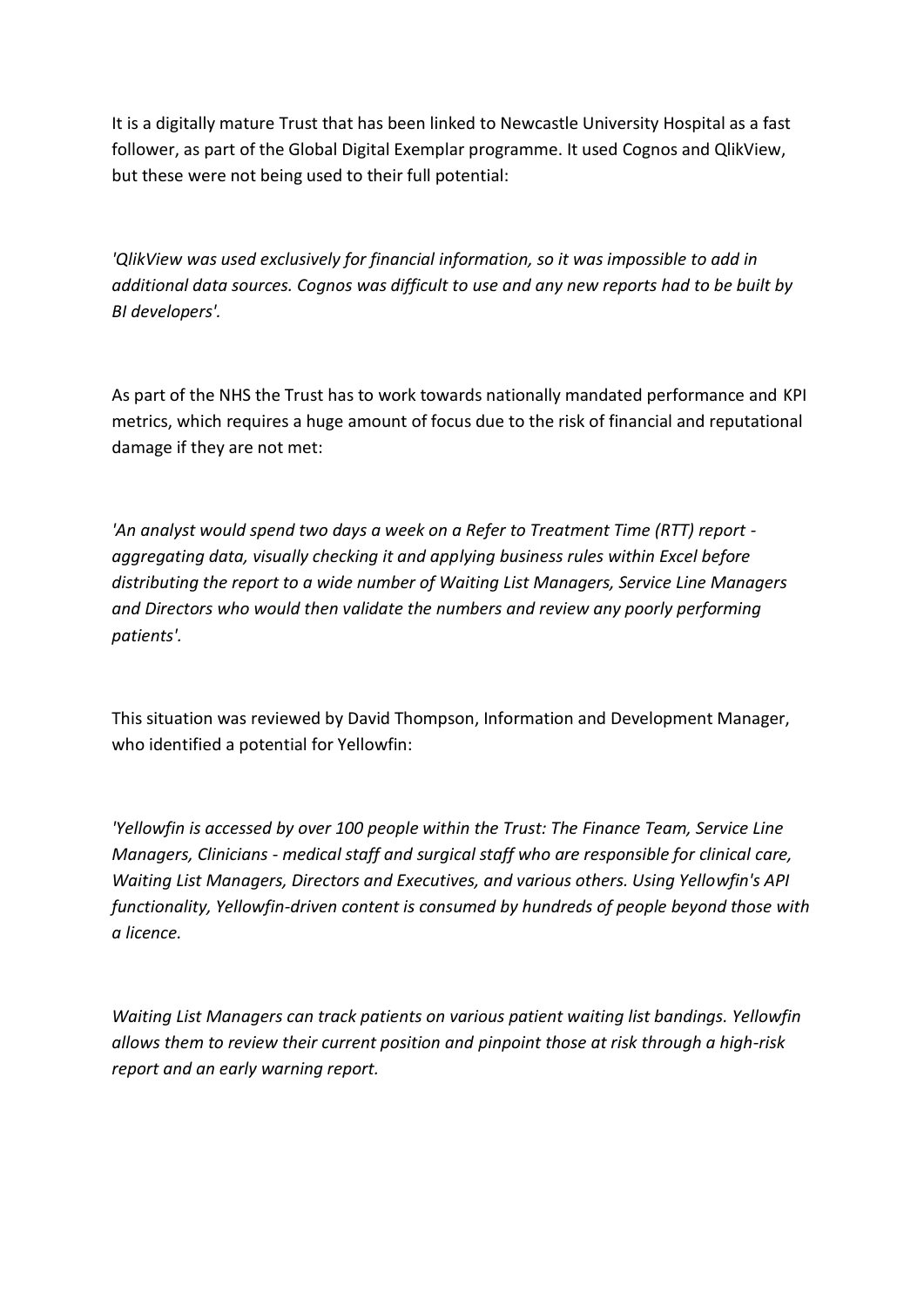*The Chief Clinical Information Officer is now able to track and manage clinical metrics like "Patient Flow" to ensure patients are being seen as quickly as possible, and that any ancillary services like nutrition or physiotherapy are being delivered effectively so that patients can be discharged as quickly and as safely as possible'.*

David Thompson states:

*"By decentralising reporting a far greater number of people can now create content, so it's reduced the pressure on training and retraining technical staff. Our analysts used to spend a disproportionate amount of time data processing rather than data analytics. Yellowfin cuts a lot of that out. I would say that so far Yellowfin has saved us approximately six to eight days of data preparation a month and improved our visibility across the business into our KPIs and performance metrics.*

*The financial element of reporting is very complex within the NHS with different levels that impact income, coding and how long a patient is in hospital. As a result it's not always easy to identify drops in income. I'm keen to see if Yellowfin Signals can help us to identify the reasons for these drops and spikes in income".* 

Contact details as above.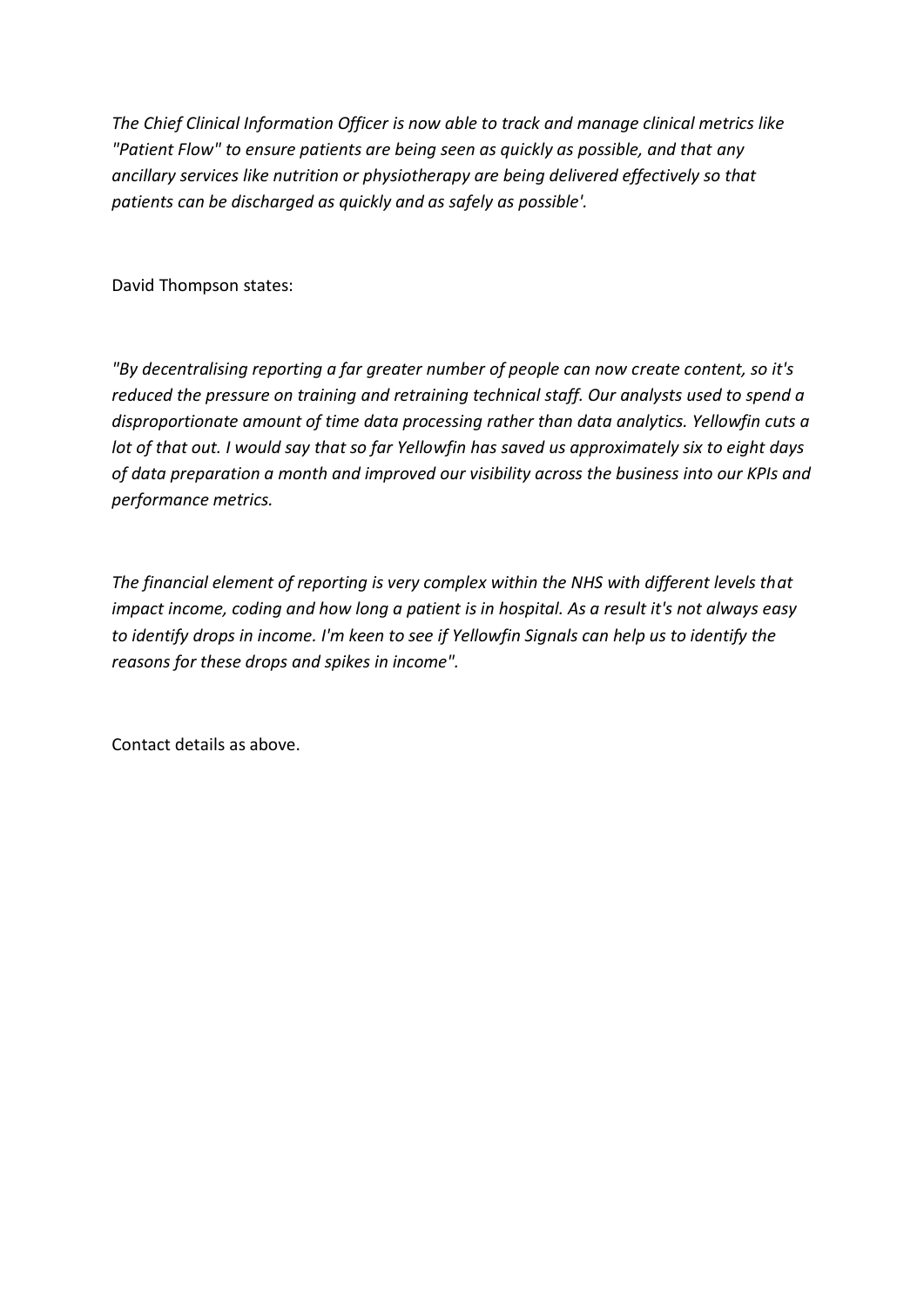#### **CASE STUDY: CENTRICA**



Also exhibiting at Big Data World was Io-Tahoe, whose smart data discovery tool has recently been deployed at Centrica, the multinational energy and services company with its headquarters in Windsor, Berkshire.

Centrica had an enormous amount of information about its customers globally resulting in a substantial amount of accumulated data, as well as confidential corporate information. With GDPR there was a considerable amount of pressure to determine exactly what information the company had and where it resided. This meant that implementing a data discovery strategy became a key focus.

In September 2017 Centrica investigated the concept of smart data discovery, which led to Io-Tahoe's advanced platform. A pilot project was initiated across four data sources. Io-Tahoe's sensitive data discovery capability enabled 30 billion records and 1.07 million columns to be processed in a fraction of the time that was first envisaged. The results were fed back to the architecture team, who then endorsed it for data discovery.

Even the initial project was large in scope with Io-Tahoe being deployed across 16 HP servers, each holding petabyte-sized loads. One data source alone was 40TB, and the team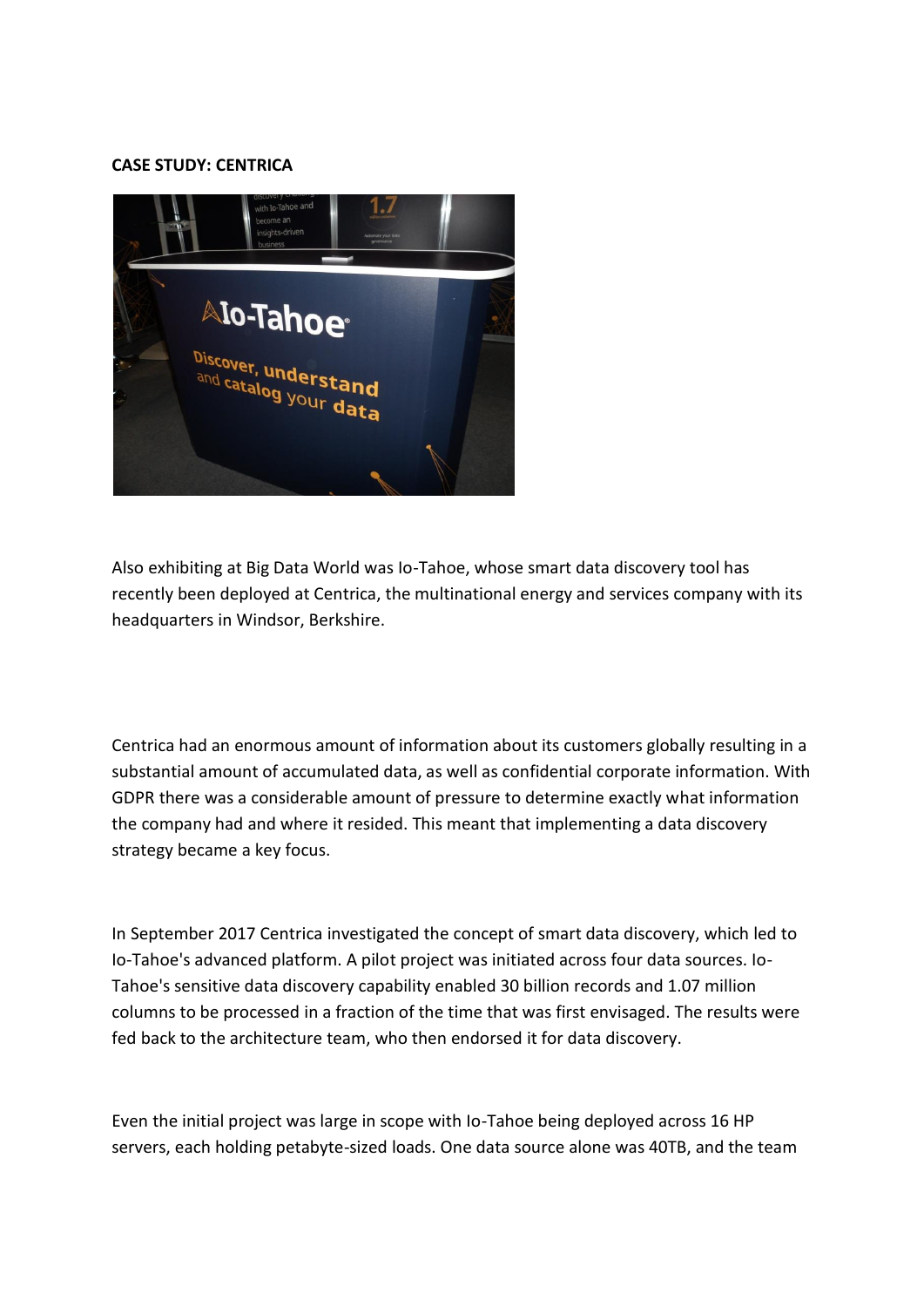worked with over 1,200 databases and 1,500 applications covering millions of customers and associates.

Team Leader Daljit Rehal stated:

*"Using Io-Tahoe enabled us to connect to each data source and scan each source. It certainly validated a whole heap of assumptions, such as duplicated data across multiple sources. We knew that would be the case, but Io-Tahoe allowed us to quickly articulate what and where it was".*

This provided a solid picture of what sensitive data resides where, which enabled the ranking or classification of apps by potential risk. To put things into perspective the company had a side-project that took personal information residing in non-production systems that was examined by a third party that spent eight months cataloguing four data sources as against 22 data sources in one month using Io-Tahoe.

Implementing Io-Tahoe as part of Centrica's smart discovery platform enabled the team to know where to look for any given data, as well as establishing who has access to it and for what purpose. Another key advantage has been the ability of Io-Tahoe to work with the data itself, rather than having to rely on metadata.

Daljit Rehal concludes:

*"Our customers have a right to know what data we hold about them. Our work has enabled the team to narrow that search. We know where that personal data resides exactly, so that when someone contacts us we know exactly where to look. We've developed a more automated approach to subject access requests. Previously we had to go logging on from app to app, and it was very much a manual process. Io-Tahoe has enabled us to develop a streamlined solution that's sharply reduced both our time and our legal exposure".*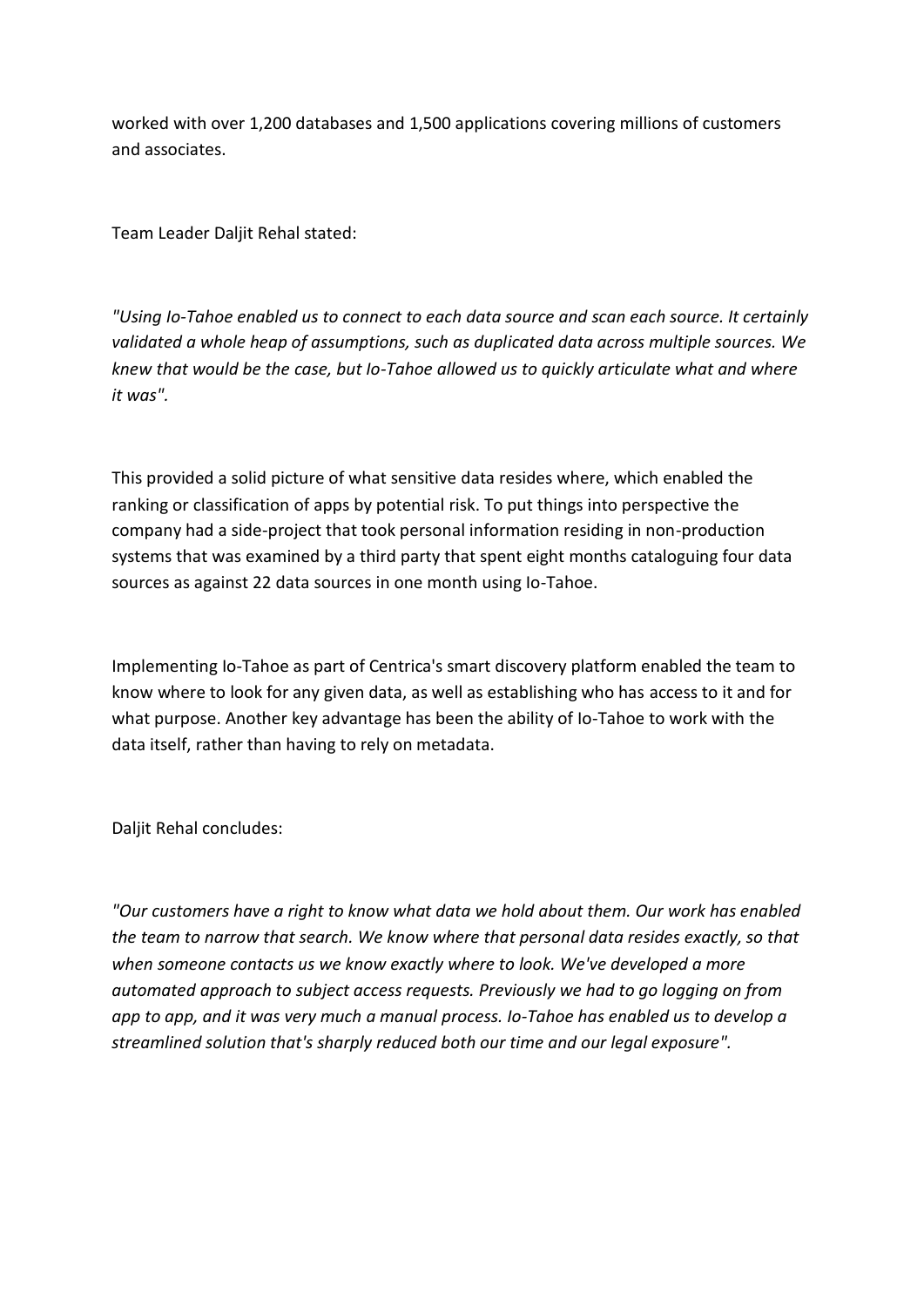### **Further Information**

The report 'Io-Tahoe's Smart Data Discovery accelerates Insights from Centrica's Sensitive Data Landscape' was published in February 2019 and may be obtained from Io-Tahoe LLC, 111 Broadway, Suite 601, New York NY 10006, U.S.A. www.io-tahoe.com

## **ROBOTS TO REVOLUTIONISE TRANSFORMER INSPECTION**

Transformers are critical elements of power networks and when they fail unexpectedly the impact on critical infrastructure such as hospitals and industry can be catastrophic. With the average age of installed large power transformers in the US now around 40 years, and the situation little better in the UK, many experts are of the opinion that more needs to be done to mitigate failure risks through early detection and improved inspection. Invasive onsite surveys, however, have traditionally been both costly and dangerous to undertake.

Now, Data Centre World exhibitors and sponsors of the Energy Efficiency, Cost Management and DCIM Theatre, ABB, have developed a robotic solution that is set to revolutionise the internal inspection of transformers, improving safety, avoiding extensive downtimes and reducing maintenance costs.

The article 'Transformers: Robots to the Rescue?' by Louise Frampton in *Mission Critical Power* , Issue 20, February 2019, explains more:

*'The conventional approach to inspecting transformers requires taking a unit out of service before draining it down; a technician will then enter the transformer to visually check the condition of components such as the windings, tap changer, insulation and seals. This is a complex process that requires a risk assessment and a confined space entry, as well as time for cooling, draining down and oil handling. It can require an outage with a total duration of three or more days.*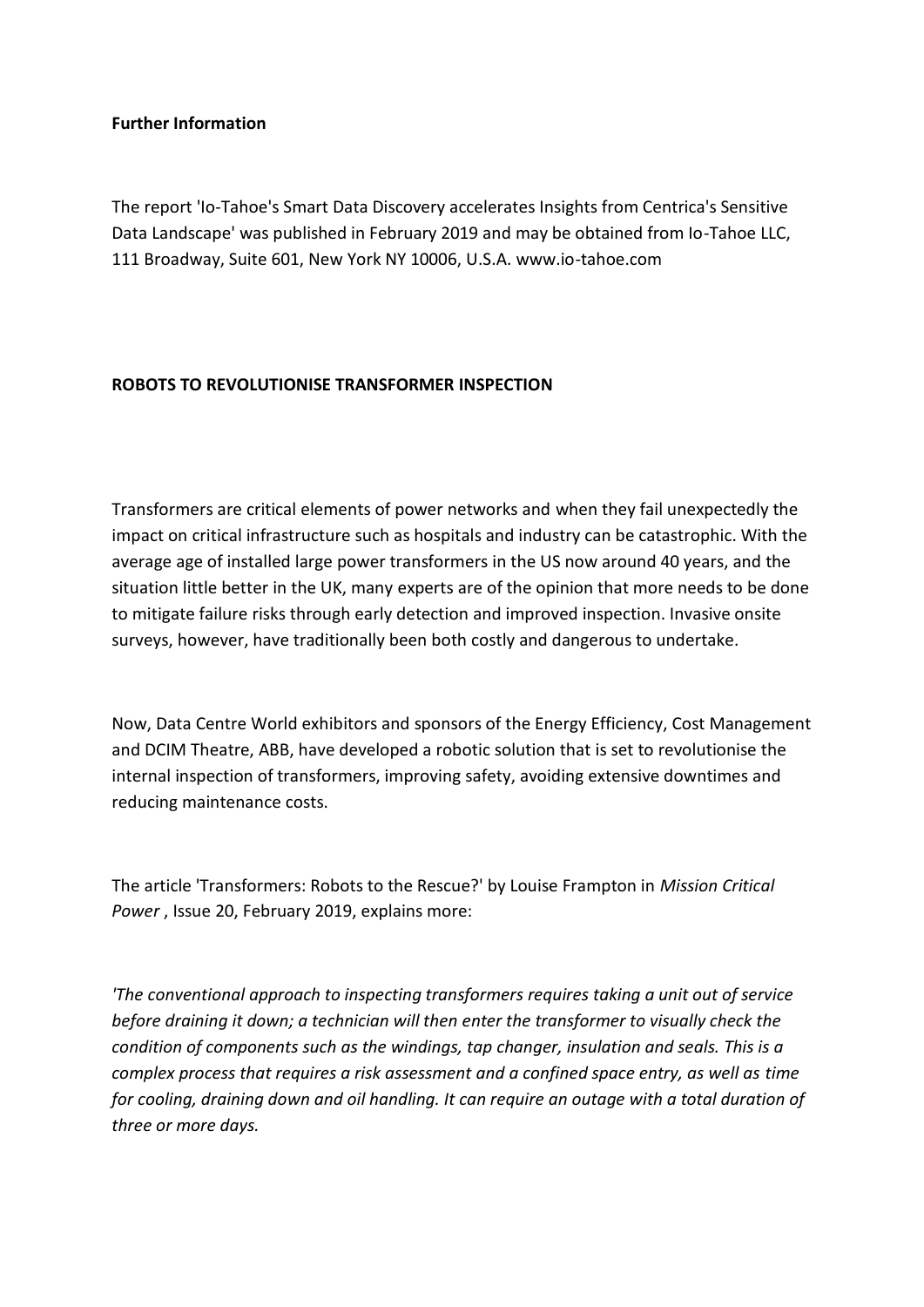*Not only does this approach involve a great deal of complexity and time, it carries with it a potential risk to human life and the risk of damage to the asset'.*

ABB's solution is the submersible TXplore, which is designed to enhance safety by eliminating the confined space risk to the technician, the risk of the technician causing damage whilst inside the transformer, and the environmental and safety risks associated with oil spillage (because the oil stays in place throughout the inspection). A full inspection can be completed in less than a day:

*'The submersible robot is designed to balance ease of navigation with robustness, allowing the inspection of all areas of interest, such as bushings, leads, tap changer, core tap, core support and insulation etc. With the preservation of mineral oil quality of primary importance, the robot construction is optimised to leave no detectable footprint - either chemical or physical - as it operates within the transformer. The outer shell is also made of a high-performance plastic, which minimises the risk of electric coupling and structural damage to the transformer.*

*As the robot enters the unit instead of a human, no medical or environmental safety team is required during inspection. Only two employees, a robot pilot and top-side equipment operator are needed on site, which results in a dramatic reduction in personnel, time and costs, compared with human inspection. This would normally require a large team and downtime of three or more days'.* 

#### **Ability Power Transformer**

In addition to the above, in April 2018 ABB also launched the Ability Power Transformer, which connects through a set of diagnostic tools to deliver real-time performance data and insight into operations.

The same article states: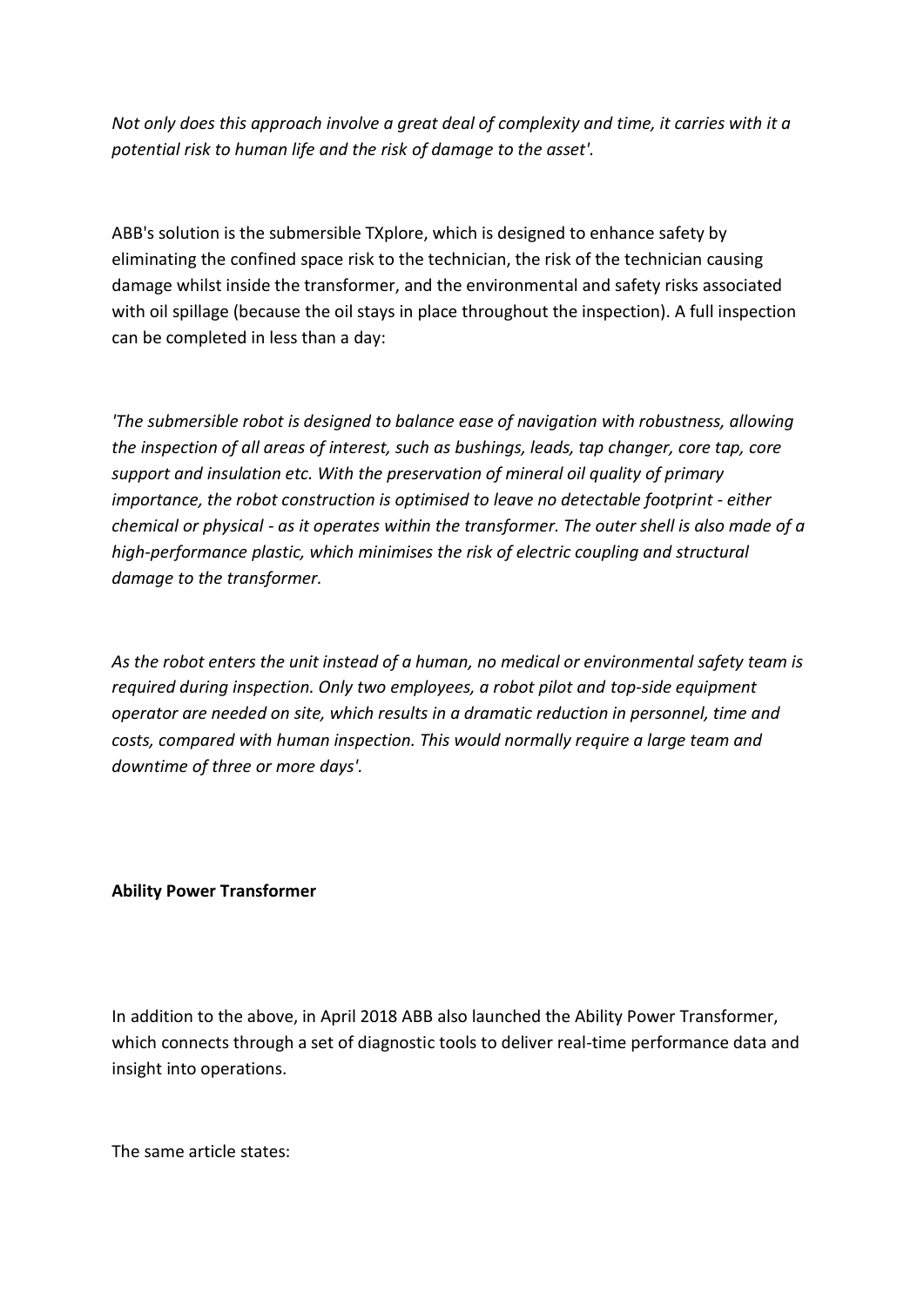*'The build-up of heat, dissolved hydrogen gas and moisture in the insulating mineral oil in transformers can all lead to premature failure or significant damage. These types of contamination reduce the dielectric strength of the oil as well as the cellulose paper insulation wrapped around the windings in some models.*

*Therefore, in the new digitally enabled transformer, sensors can measure not only the temperature of the oil, but also key components inside the transformer, while monitoring oil quality and the accumulation of gas'.*

#### **Further Information**

More information on this subject and other ABB innovations may be obtained from David Watton on 0115 964 3725. Email: david.walton@gb.abb.com

## **QUBE CINEMA REVOLUTIONISES DIGITAL CINEMA DISTRIBUTION**

Qube Cinema is a leading manufacturer of servers, projectors, mastering and distribution technology for digital cinema, which has taken over from the traditional, more expensive more expensive method of physically transporting multiple reels of film prints. In addition, digital films do not degrade over time and can be projected using less-skilled labour. Security, however, has been an issue, causing the film industry to tend to lag behind other industry sectors when it comes to making the transition from analogue to digital.

Content owners (companies producing films) have been especially concerned about piracy, but theatre owners and distributors did not want the burden of cost and complexity associated with providing security against it. Qube Cinema therefore sought to provide a pioneering solution that enabled the efficient management of digital cinema keys online combining the highest levels of security with ease of operation.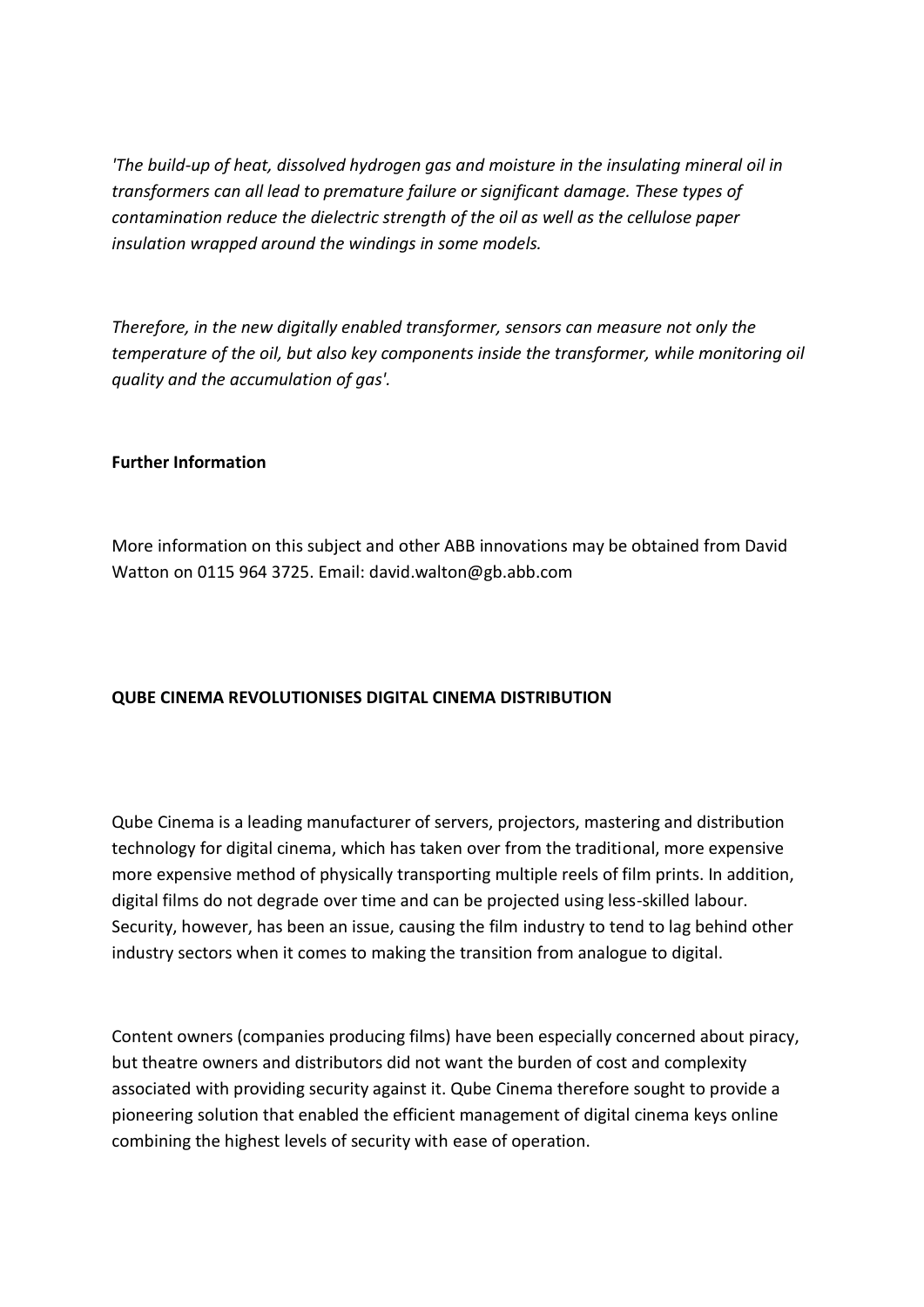For this Qube Cinema turned to nCipher Hardware Security Modules (HSMs). With digital cinema, movies are encoded and encrypted into a Digital Cinema Package, or DCP, and distributed via hard drive or satellite feed from which they can be decrypted at the theatre or cinema using information contained in a unique Key Delivery Message, or KDM. This unlocks the film for a specific theatre or cinema for a specific timeframe and number of showings. Content owners, however, were uneasy about the software-based in-house encryption measures typically used by distributors, and particularly the possibility of losing the encryption keys and becoming locked out of their own content.

The new solution, called KeySmith, effectively cures this problem. With it, a studio or independent film maker submits a movie for distribution, which then gets converted into a DCP, within which a set of AES keys are used to encrypt individual files. A Distribution KDM, or DKDM, that securely carries these keys is then made available to the distributor's KeySmith account. This DKDM enables KeySmith to generate KDMs for individual theatres and cinemas. The nCipher HSMs create a unique RSA public/private key pair and associated digital certificate for each company within KeySmith. These HCMs encrypt the AES keys with the recipient theatre/cinema's public key using an application that runs inside the certified security boundary of the HSM. Only the intended recipient can decrypt the package with the associated private key, which is unique and securely installed at manufacture.

The nCipher HSMs provide a hardened, tamper resistant environment for performing secure cryptographic processing, key protection and key management. They are certified by independent authorities, establishing quantifiable security benchmarks.

#### **Further Information**

nCipher Security was an exhibitor at Cloud and Cyber Security Expo and may be contacted at www.ncipher.com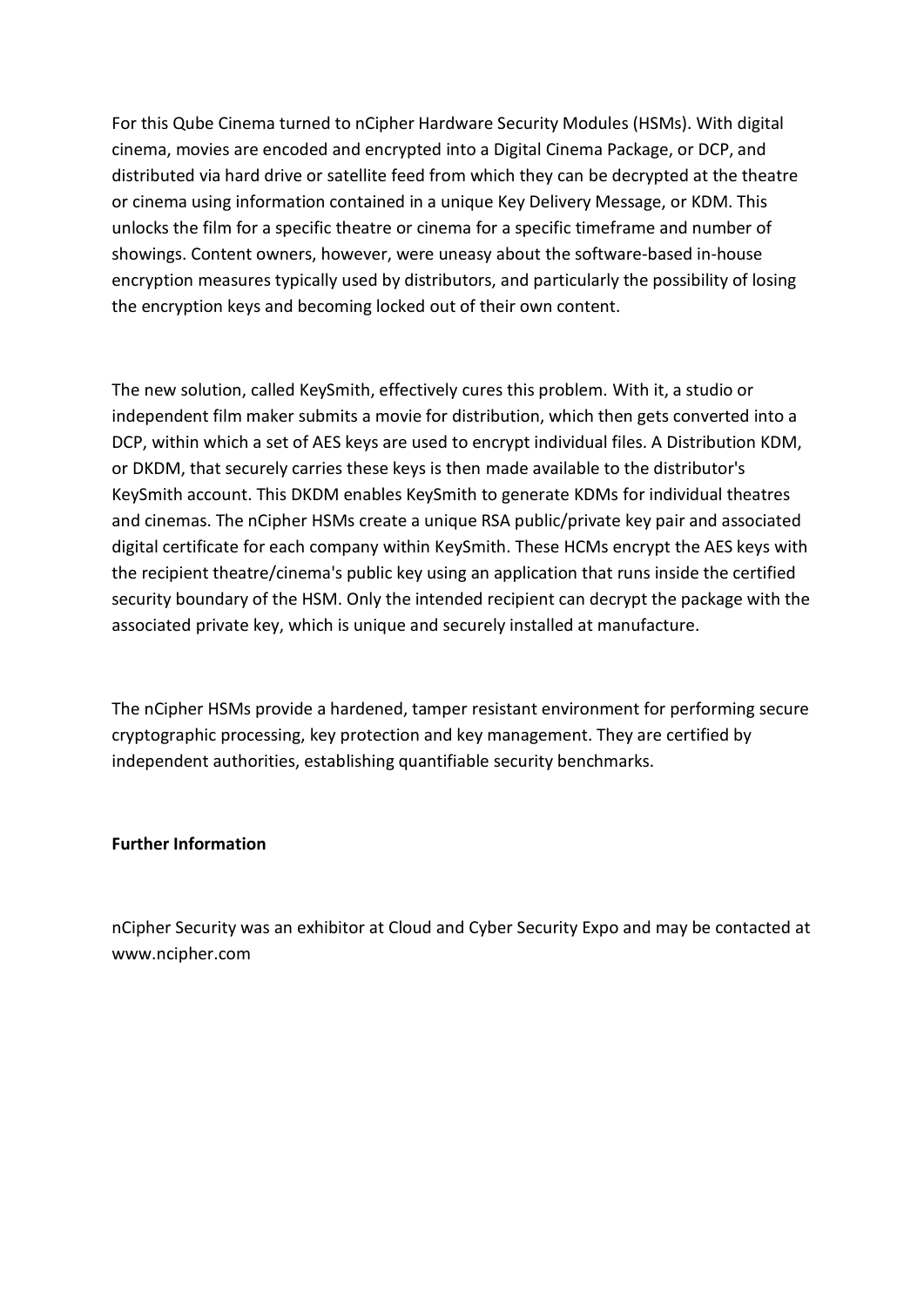# **CLOUD AND HEAT TECHNOLOGIES LAUNCH WORLD'S FIRST ENERGY EFFICIENT SUPERCOMPUTER**

At Cloud Expo Europe Cloud and Heat Technologies, a specialist in the planning, building and operation of energy and cost-efficient data centres, launched 'The Beast', the world's most energy efficient supercomputer.

Its impressive technical specification incorporates a total output of up to 500kW, with the ability to be equipped with up to 17,280 CPU cores or up to 1,056 GPU nodes. It is housed in a durable 20-foot container and, utilising Cloud and Heat's waste heat recovery system, it can be operated across a wide variety of climate zones.

The company states:

*'Energy consumption in the global data centre market continues to grow rapidly, because of the huge volumes of data now being created, stored and processed. With investment support from ETF, this new system enables customers to make the most energy efficient use of virtual servers. It will also allow users to capture and then re-use the waste heat generated which can lower the overall energy consumption as it is recycled for use in heating buildings and water'.*

Cloud and Heat Technologies Chairman, Bill Joss, added:

*"We believe this new system can help the UK industry reduce its electricity costs by up to £111 million annually and reduce the equivalent amount of carbon emissions produced by the UK as 127 wind turbines.*

*We are delighted to be working with air conditioning specialists STULTZ as we launch into the UK market. This means we can offer their customers access to a combination of cloudbased computing power and decentralised heat generation as a proven solution satisfying a broad range of applications".*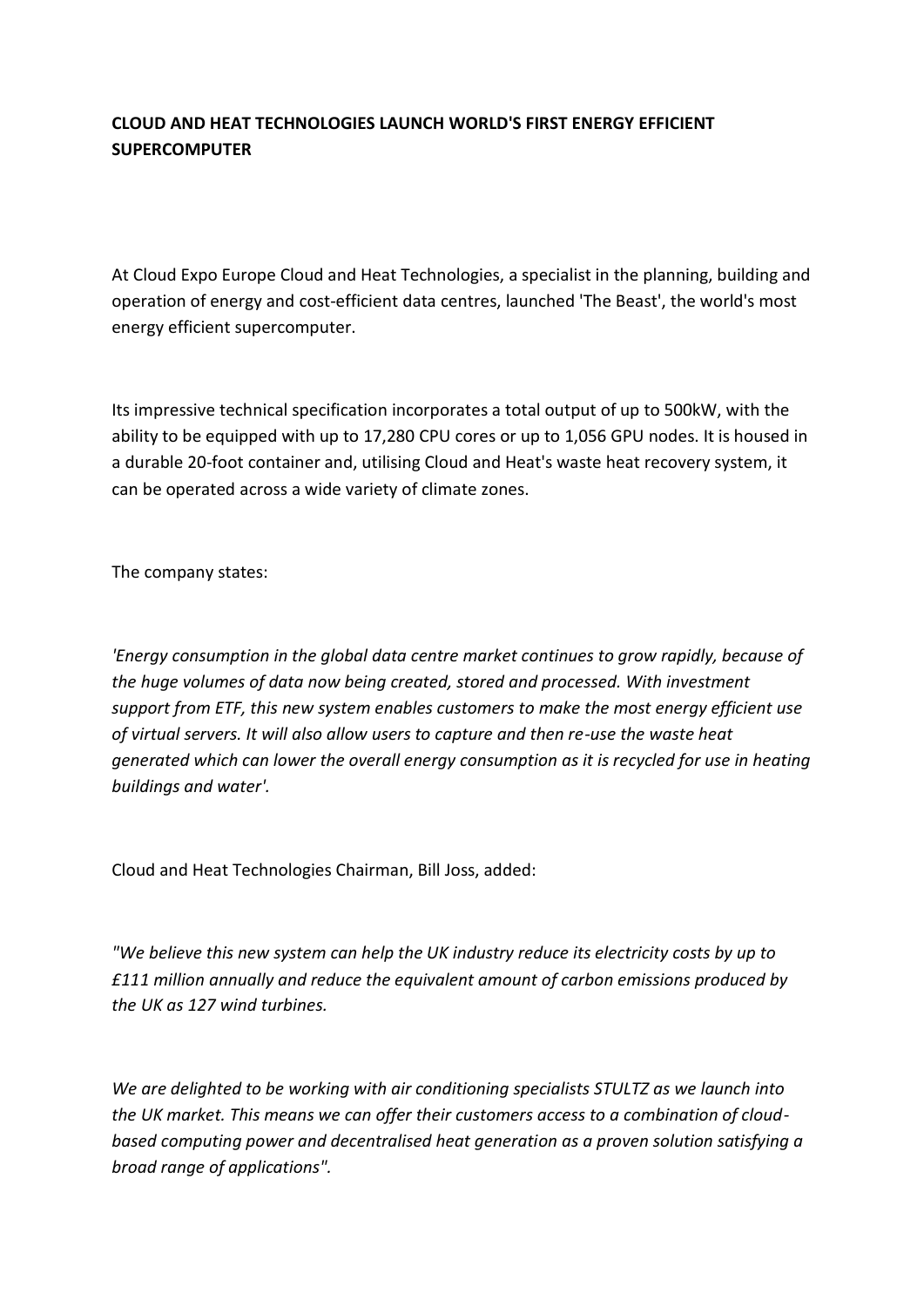#### **Further Information**

Cloud and Heat Technologies was founded in 2011 and is based in Dresden, Germany. Its stated mission is to make sustainability the driver of innovation. The company builds and operates energy-efficient, green, reliable and scalable data centres that meet the demands of the cloud future. It offers private and public OpenStack-based cloud solutions in customised IT infrastructure solutions and large IT infrastructures with a holistic combination of cloud and heat solutions. In both of these fields Cloud and Heat Technologies uses the latest generation of the hot water direct cooling system that they developed and patented.

Cloud and Heat Technologies' systems have been successfully deployed across the globe in the areas of high-performance computing and on-premise cloud. The company also supports data centre operators and project developers in their drive toward green building initiatives and consumer solutions, particularly in edge computing architectures, IoT and digitisation projects.

In addition to IT cooling, efficient heat recovery is at the heart of the company's solution. Its patented technology enables the company to manage the heat produced by the IT equipment to a constant temperature of 60 degrees Centigrade and export it to heat buildings and water. This technique both lowers the cost of cooling the data centre and recycles heat and hot water so as to reduce the carbon footprint of IT systems.

More information may be obtained from www.cloudandheat.com

#### **FIRST SERVERLESS FUNCTION ASSURANCE FOR SECURING SERVERLESS ENVIRONMENTS**

Also exhibiting at Cloud Expo Europe was Aqua Security, the leading platform provider for securing container-based and cloud native applications, who have recently launched version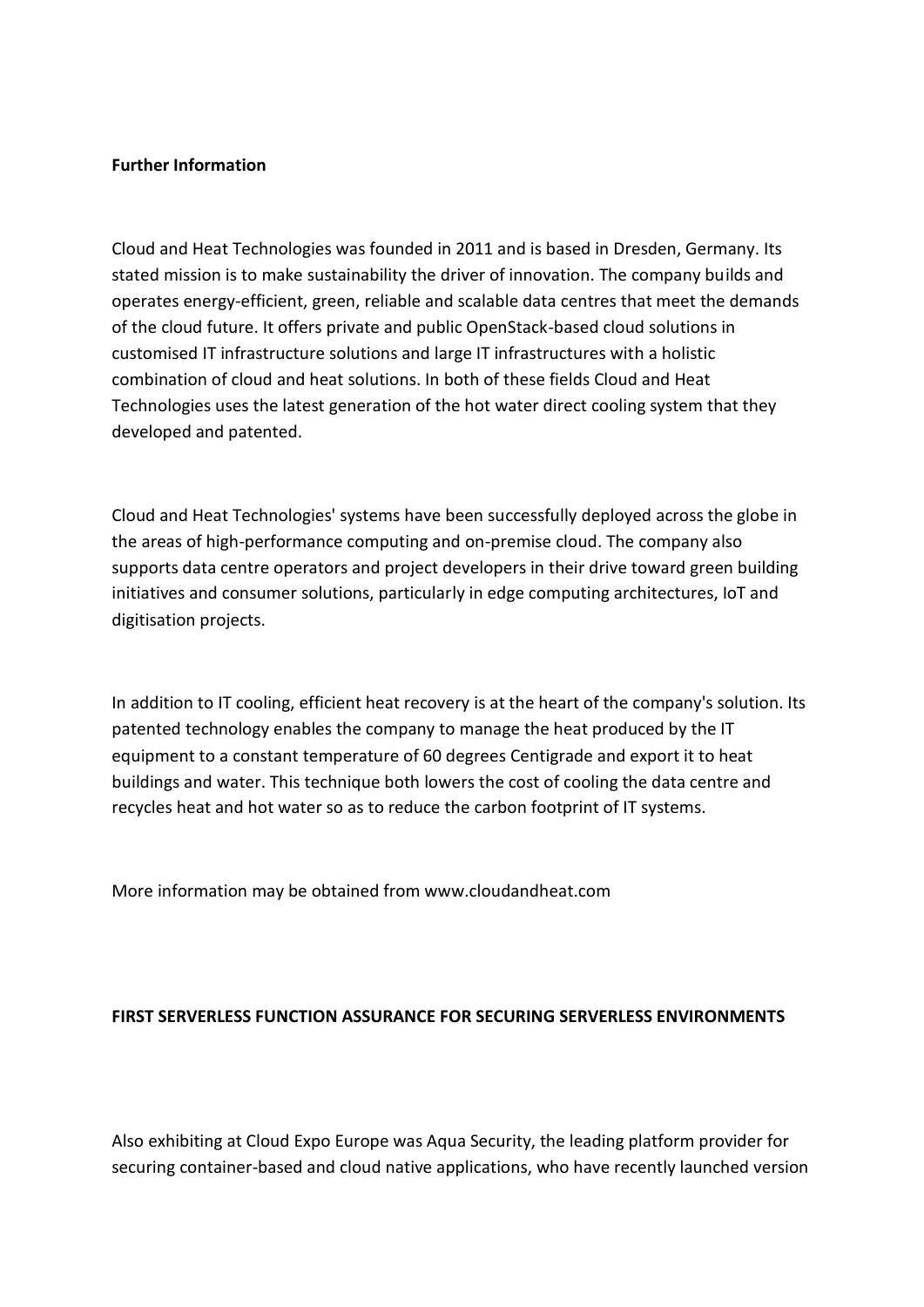4.0 of the Aqua cloud native security platform, which introduces new security and compliance controls for serverless functions and Linux hosts.

Aqua's comprehensive serverless security solution now includes a full chain of controls to discover functions across multiple cloud accounts, scan them for vulnerabilities, detect excessive permissions and configuration issues, and provide function assurance - preventing the execution of untrusted or high-risk functions based on defined policies.

The key controls for serverless environments include:

\* Functions discovery (creating an inventory of functions stored across cloud accounts).

\* Vulnerability scanning (deep scanning of functions packages and dependencies for known vulnerabilities, known as CVEs, based on multiple sources and supporting multiple programming languages).

\* CI/CD integration (so-called 'shifting left' beyond scanning functions by providing development teams with plug-ins for Continuous Integration environments to detect security issues as functions are being built).

\* Permissions Assessment (identifying use of excessive or over-provisioned permissions specific to the serverless cloud environment, and monitoring for unused permissions reducing the possible attack surface of a function).

\* Sensitive Data Assessment (detecting secrets and hard-coded keys within the functions themselves, or within environment variables, specific to the cloud environment - for instance AWS credentials or Azure Authentication keys).

\* Function Assurance (ability of security teams to set policies to determine the risk threshold to allow or disallow function execution, based on a variety of factors including CVE severity, CVSS score, sensitive data and permissions).

\* Function Anomaly Detection (monitoring of function usage patterns and alerting on sudden spikes in the frequency or duration of function execution).

Aqua 4.0 incorporates:

\* Malware scanning (detecting malware in the host OS or any of its components).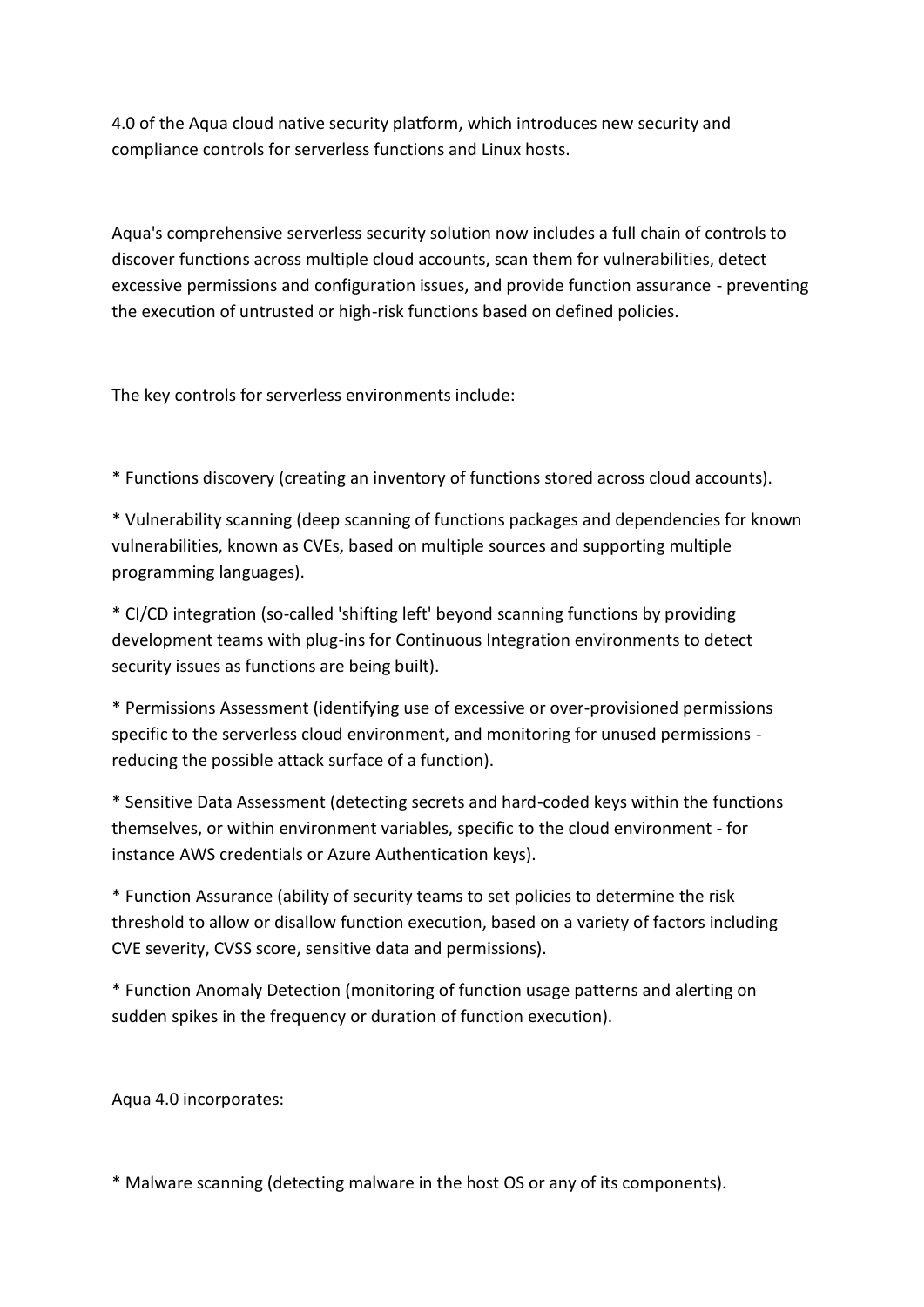\* Vulnerability scanning (scanning for CVEs found in the host operating system or any of its components).

\* Whitelisted or Blacklisted users and OS packages (so teams can specify which types of users or OS packages are either allowed or forbidden from being used on a host).

\* User Activity Monitoring (Aqua now logs all user commands on the host OS for security and compliance tracking, in addition to the previously available user logins and login attempts tracking).

\* Centre for Internet Security Benchmarks Testing (having achieved CIS certification for its Kubernetes benchmark, Aqua now provides detailed information on each benchmark test success/failure to provide teams with remediation information).

\* Custom Benchmark Scripts (enabling the upload of scripts that customise benchmarking to account for configurations that are not supported in the standard CIS benchmarks, including Kubernetes clusters on Red Hat OpenShift).

\* Host Assurance (allowing setting of policies that will determine a threshold for host compliance and security risk based on the results of the above scans and checks and generate alerts and audit events upon policy violations).

Commenting on the launch on March 4th., Amir Jerbi, Chief Technical Officer and Co-Founder of Aqua Security, said:

*"The new technologies supporting cloud native applications require a holistic approach to security and compliance across the application lifecycle as well as up and down the stack, and this has become more evident in recent months with significant vulnerabilities discovered in Kubernetes and runc [a component used in most container runtimes which is part of Linux OS distributions]. With this new release from Aqua, our customers can protect their applications against those as well as yet undiscovered vulnerabilities, by implementing tight compliance and whitelisting-based zero-trust security".*

## **Further Information**

Aqua was founded in 2015 and is backed by Lightspeed Venture Partners, Microsoft Ventures, TLV Partners, and IT security leaders. It is based in Boston, Massachusetts, U.S.A. and Israel.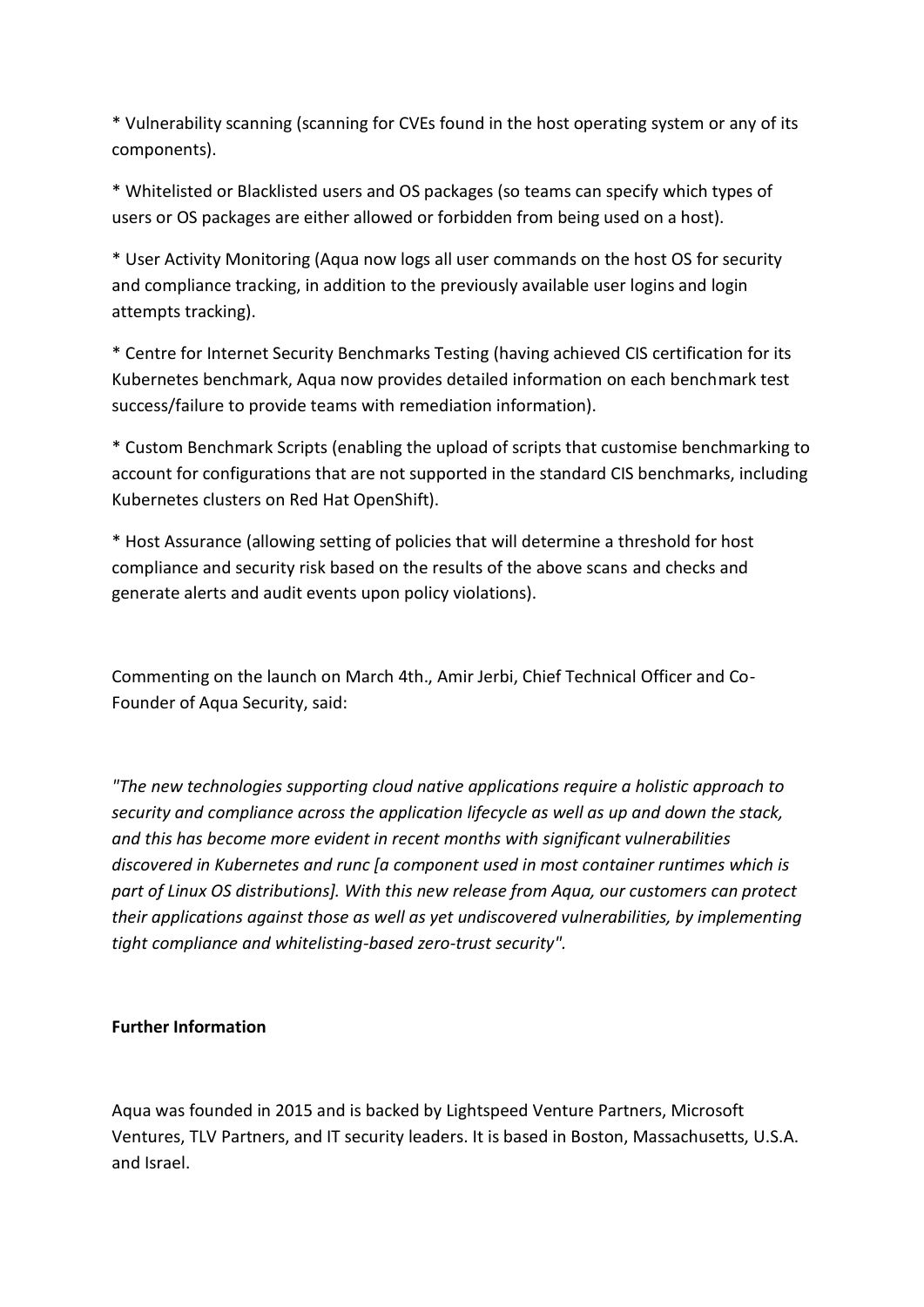Aqua Security enables enterprises to secure their container and cloud native applications from development to production, accelerating application deployment and bridging the gap between DevOps and IT security. Aqua's Cloud Native Security Platform provides full visibility into container activity, allowing organisations to detect and prevent suspicious activity and attacks in real-time. Integrated with container lifecycle and orchestration tools, the Aqua Platform provides transparent automated security while helping to enforce policy and simplify regulatory compliance.

Aqua 4.0 builds on previous Aqua host protections that already included testing hosts according to CIS benchmarks, scanning hosts for known vulnerabilities and monitoring user logins.

More information is available from www.aquasec.com

## **DIGITAL CATAPULT LAUNCHES IoT MANUFACTURING TRIAL**

Two UK businesses have been selected to take part in an 'industry first' £230,000 national digital pilot project to demonstrate the power of IoT in manufacturing.

Digital Catapult will run the project, known as The Connected Factory Demonstrator, in which Dyer Engineering Group and Special Metals Wiggin will explore how IoT and LPWAN can improve productivity, streamline processes, improve yield and enhance quality control.

Jonathan Silk, Quality and Technical Director for Hereford-based Special Metals Wiggin, which manufactures a range of nickel alloys for the aerospace, energy, marine, automotive and nuclear industries, is quoted in the February 2019 issue of *Networking* as follows: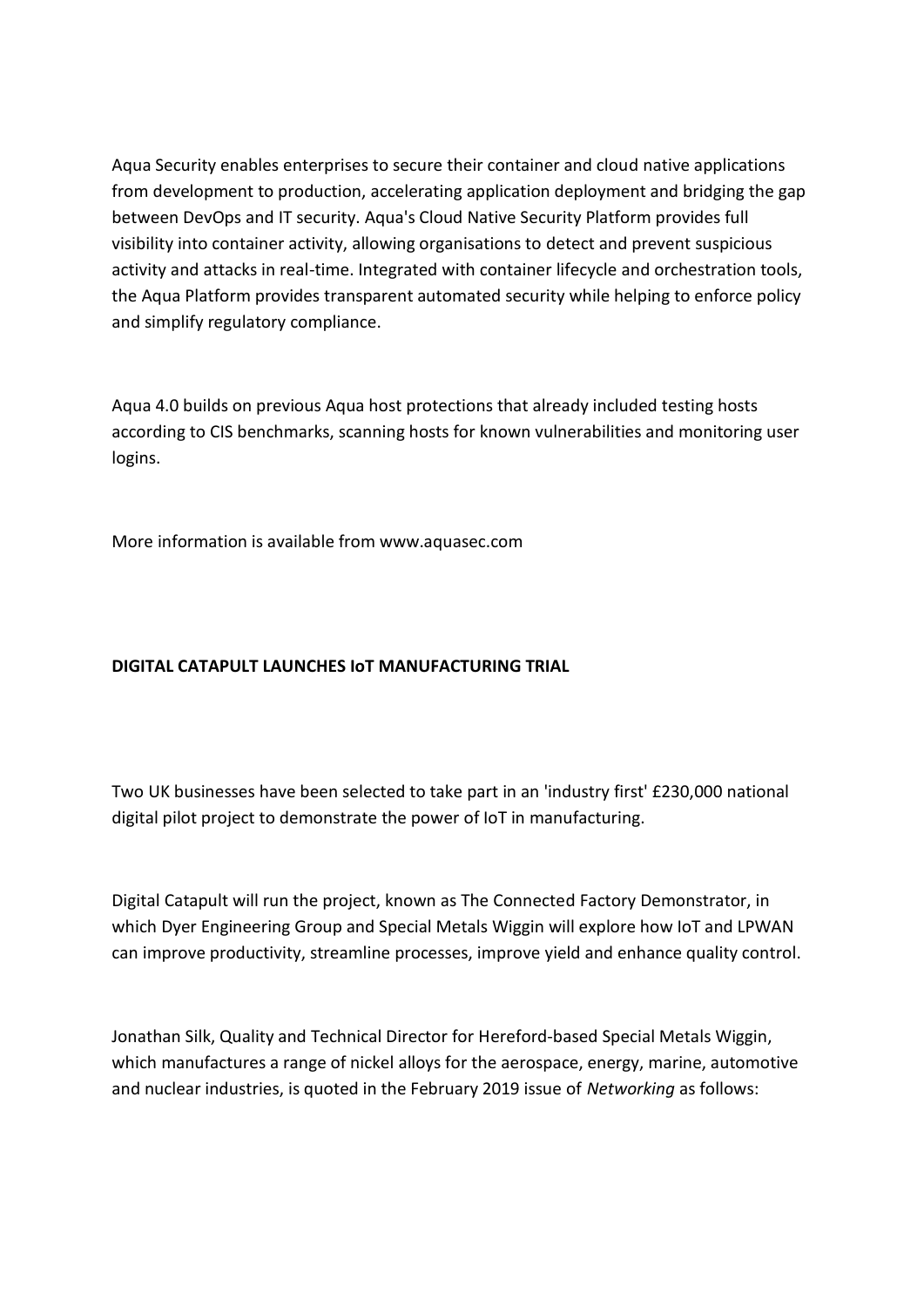*"We anticipate that by introducing state-of-the-art wireless technology we will make significant advancements in process control and asset tracking. This will enhance our position in a highly competitive worldwide market for the supply of nickel alloys. We look forward to the opportunity of working with Digital Catapult and the solution providers".*

Also quoted is Jeremy Silver, Chief Executive Officer of Digital Catapult, who says:

*"The impact of advanced digital technologies cannot be underestimated, and we're looking forward and we're looking forward to working with Dyer Engineering and Special Metals Wiggin to demonstrate the full potential of future networks technologies in a working manufacturing environment".*

# **ON-CHIP OPTICAL CONNECTION BREAKTHROUGH**

Researchers at the University of Twente in The Netherlands claim to have successfully connected two parts of an electronic chip using an on-chip optical link.

Previously an optical link was not possible using standard silicon chip technology, but PhD student Vishal Agarwal evaluated how to develop a very small optocoupler circuit that delivers a data rate measured in megabits per second and in a very energy-efficient way.

The article 'Light connects Two Worlds on Single Chip' in Issue 16, Q1 2019, of *Optical Connections*, explains the development as follows:

*'Using light, it is possible to isolate one part of a single chip from another - the two different worlds will be able to communicate, but there is no electrical connection. In "smart power" chips, for example, the high-power part can be isolated from the digital control circuits. Such isolation ensures safe operation in applications like medical electronics and automotive systems.*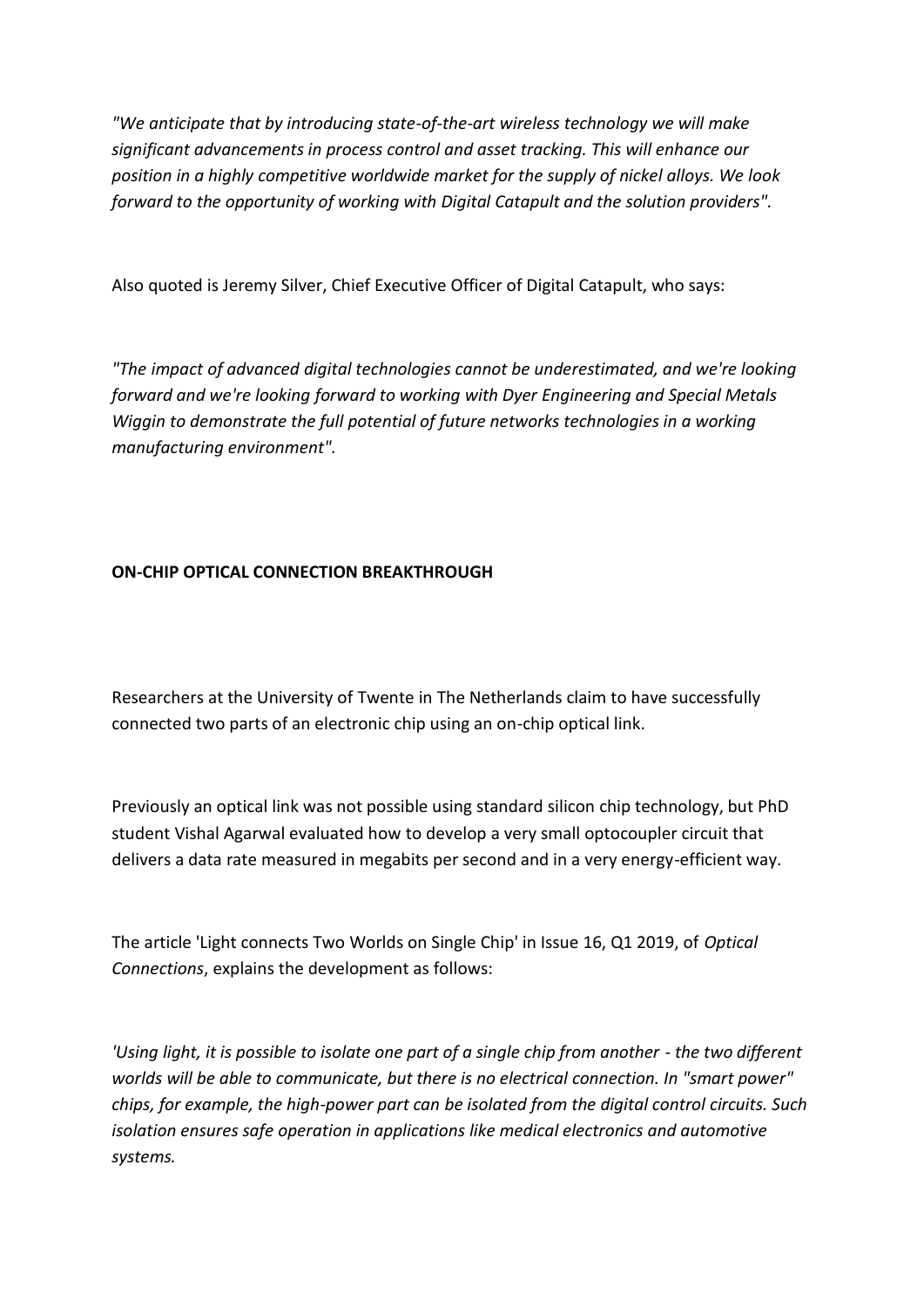*A so-called "optocoupler" is demanded by such situations, but until now this has always been a relatively bulky device, and separated from the actual electronic chip'.*

The new pioneering optocoupler can be integrated with the electronics using standard chip technology (CMOS) and measures 0.008 square millimetres.

# **NANOSIZED AMPLIFIER HELPS LIGHT SIGNALS PROPAGATE THROUGH MICROCHIPS**

Researchers at Aalto University in Finland have developed a nanosized amplifier that helps light signals propagate through microchips.

The researchers made their breakthrough with the help of a Finnish invention known as the atomic layer deposition method, which is seen as being a promising method for developing microchip photonic processes, and ideal for processing various kinds of microcircuits as it plays an important role in manufacturing the latest microprocessors.

The above journal in the article 'Data-transmitting Light Signal boosted by Nanosized Amplifier' (p.5) quotes doctoral candidate John Ronn as follows:

*"Photonics, or light transfer, that is already widely used in Internet connections, is increasingly being used by microcircuit systems because light is a more energy efficient and faster way of transferring data than electricity. The increase in information also requires an increase in performance. Boosting performance through electronic methods is getting to be very difficult, which is why we're looking towards photonics for answers."*

In the development of photonics, however, new components will also have to work cooperatively with electronics-based systems: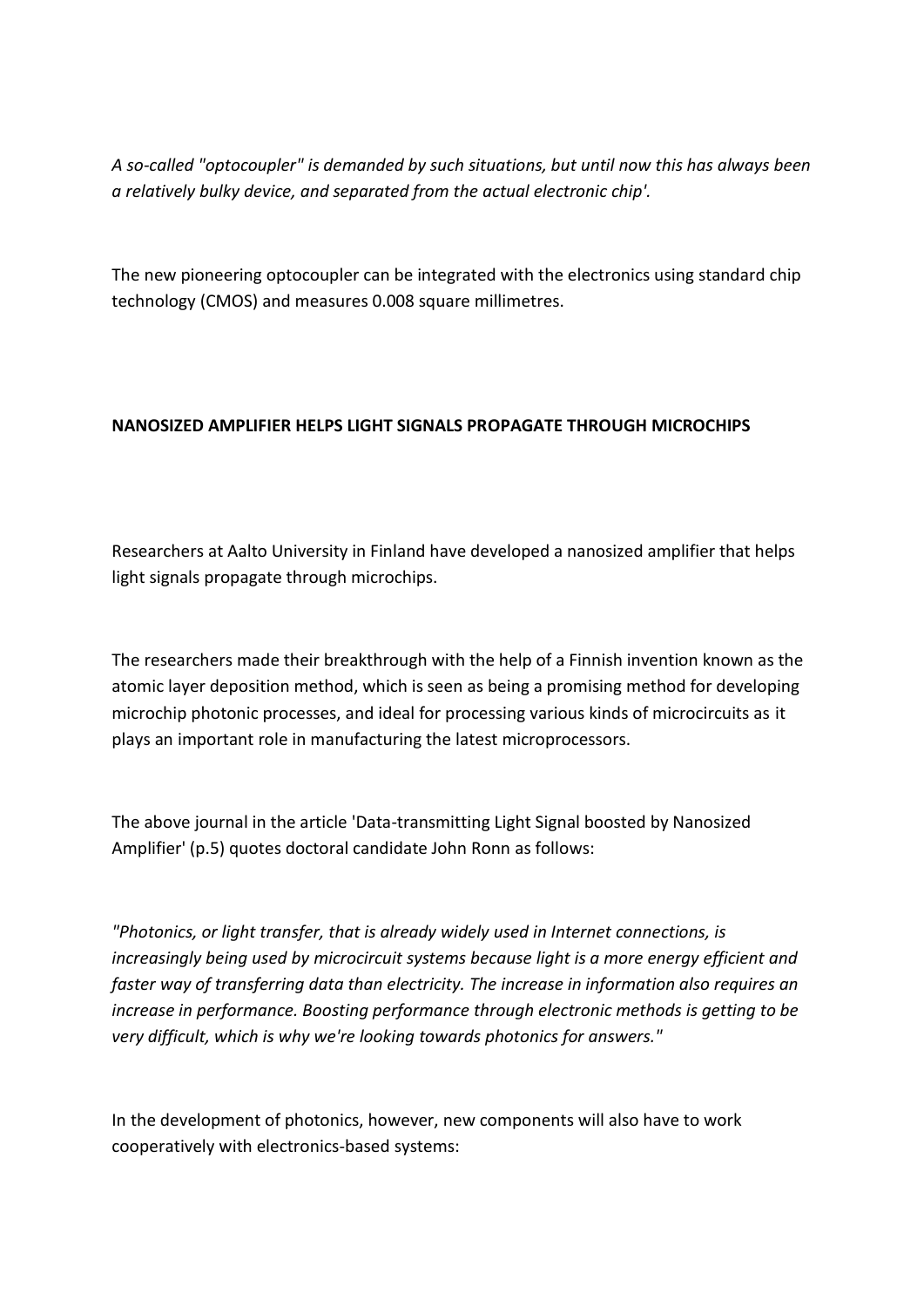*"Silicon is a key material in electronics, and that's why it is also included in our light amplifier along with the amplification element erbium.*

*Today's compound semiconductors, which are used, for instance in LED technology, can also be used effectively in light amplification. That being said, most compound semiconductors are not compatible with silicon, which is a problem for mass production".*

Professor Zhipei Sun is also quoted:

*"Our international collaboration made a breakthrough with one component: a nanosized amplifier. The amplification that we got was very significant. But we'll still need more components before light can completely replace electricity in data transfer systems. The first possible applications are in nanolasers, and in sending and amplifying data".*

# **APPLIED OPTOELECTRONICS PROVES OBO FEASIBILITY AND SAMPLES 400G SILICON-PHOTONICS OPTICAL MODULE**

Applied Optoelectronics is demonstrating the feasibility of its silicon photonics platform for the requirements of on-board optics (OBO) by sampling 400G optical modules based on silicon-photonics technology.

The modules are designed to meet these requirements, as outlined in specifications such as the recently released version 1.1 of the onboard optical module specification published by the Consortium for Onboard Optics (COBO).

OBO modules can be used in higher-speed data switches, with interface speeds ranging from 400Gb/s to 1.6Tb/s. By designing these modules to be mated directly to a circuit board in such a switch, an increase in the density of optical interfaces to the switch is enabled.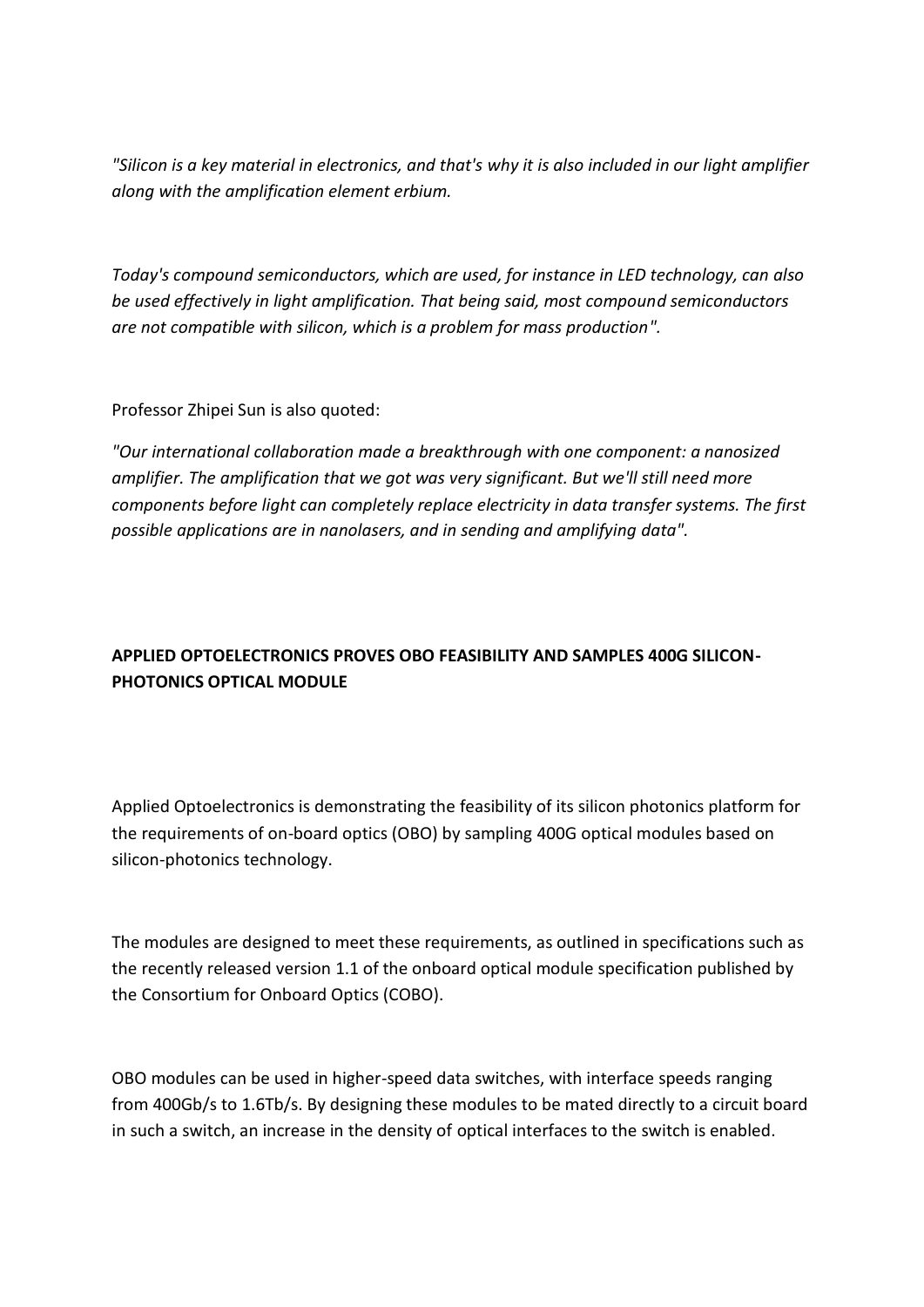The sample modules are designed for customers developing next-generation switches for large data centres, as these switches gradually evolve from 100Gb/s interconnects to 400Gb/s and higher. They leverage new silicon-based optical technology to support 16 optical channels with a total throughput of 400Gb/s.

Future versions of the device are expected to use the same technology, but increase the bandwidth to 100Gb/s per optical channel, ultimately enabling 1.6Tb/s of data throughput over a single OBO module.

[Reference: *Fibre Systems*, Issue 23, Spring 2019, p5]

## **BLOCKCHAIN: SOME RECENT DEVELOPMENTS**

Blockchain and Distributed Ledger Technology are very much emerging disciplines of electronics and this year the world's first 'Scholars in Blockchain' International Scientific Conference was held alongside Blockchain Technology World.

Major participants included, notably, The British Blockchain Association, which was established in 2017 as a not-for-profit membership-funded organisation that promotes the comprehensive adoption of Blockchain and Distributed Ledger Technology across the public and private sectors of the UK and around the world.

Volume 1, Issue 2 of *The Journal of The British Blockchain Association (JBBA)* was published in December 2018, and in order to provide an insight into the subject to electronics professionals and students, this issue of *The Electron* concludes with a review of just a few of the articles in this publication.

In his Editorial, Editor-in-Chief Dr. Naseem Naqvi notably thanked Her Majesty The Queen and HRH Prince Charles for their positive feedback on the inaugural issue.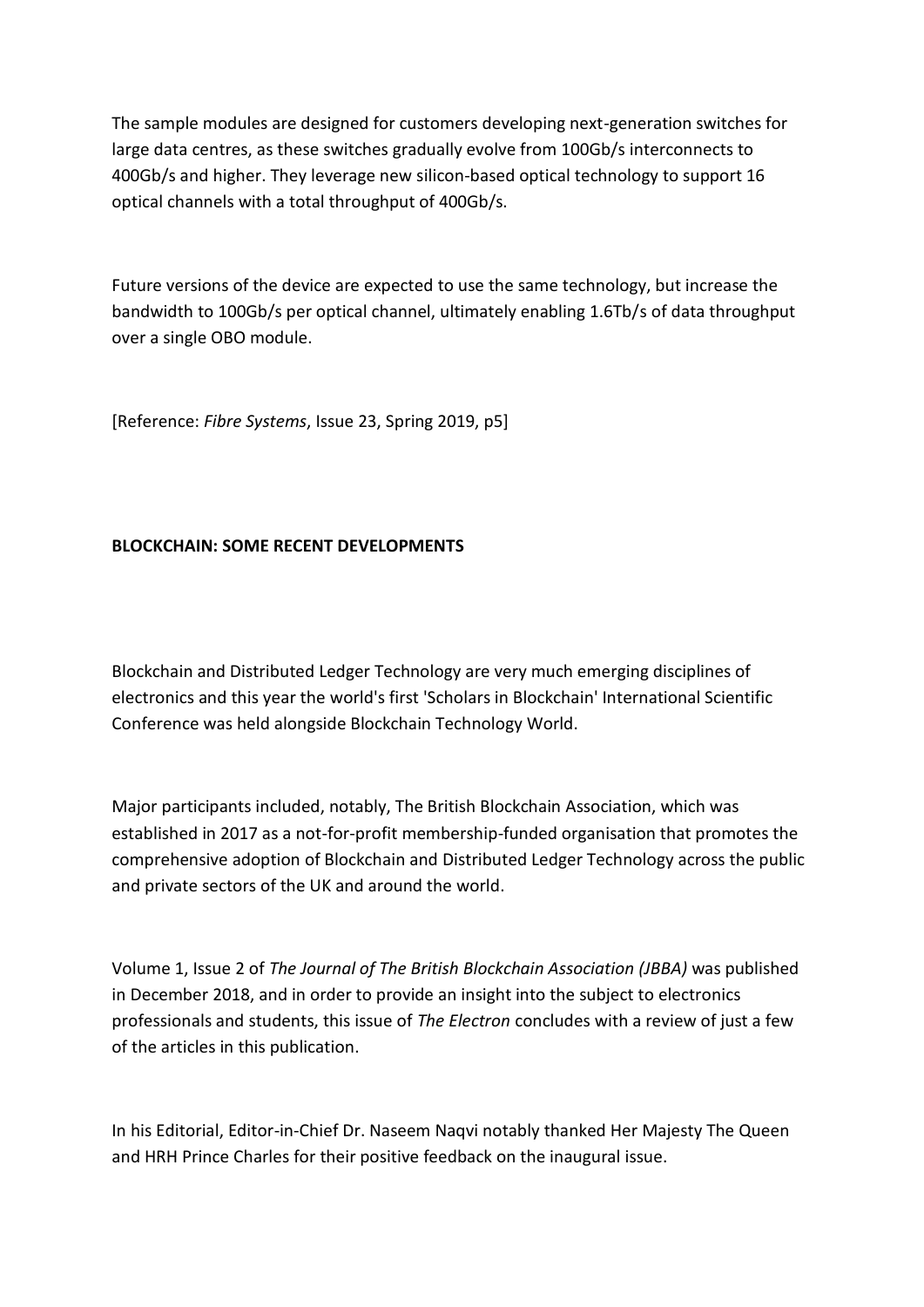#### **What is Blockchain?**

The article 'Why Blockchain will disrupt Corporate Organisations - What can be learnt from the "Digital Transformation"?' by Eric P.M. Vermeulen et al (p.93-94) introduces blockchain technology as follows:

*'To understand Blockchain Technology, it makes sense first to consider the Internet. The Internet enabled a free, fast and global exchange of information and ideas. The blockchain adds another dimension by making it possible to transfer and exchange value and assets without the involvement of traditional (centralised and authoritative) intermediaries. Blockchain technology achieves this by storing personal and other information in a decentralised accessible and secure online environment.*

*Stated simply, a blockchain is a shared and distributed digital "ledger" or "database" that maintains a continuously growing list of "blocks". A block can contain a record of transactions involving digital assets, but could also include "facts" or other information . Once the record is verified and validated, a block is added to the chain with previous records in linear and chronological order.* 

*What makes the blockchain such a revolutionary technology is that the ledger or database is distributed to a countless number of participants ("nodes") around the world in public peerto-peer networks (similar to the Internet) or private (or permissioned) peer-to-peer networks (similar to an intranet). It is the decentralised character of the blockchain that makes it so potentially disruptive. Participants hosting a copy of the blockchain can be individuals or organisations (and even things). The only condition is that they have a smartphone or Internet connection. Everybody with a smartphone can create a real digital ID and interact with other people in the blockchain network.*

*Network connectivity is vital because it allows for multiple identical copies of the blockchain to be available simultaneously across the network. This makes it practically impossible to alter or erase information in the blockchain. The use of cryptographic hashes makes tampering with blockchain records even more difficult, if not impossible. Cryptographic hashes compromise complex algorithms. The result of this combination of technologies is that even a miniscule change to the blockchain will result in a different hash value, making manipulation instantly and readily detectable by other participants.*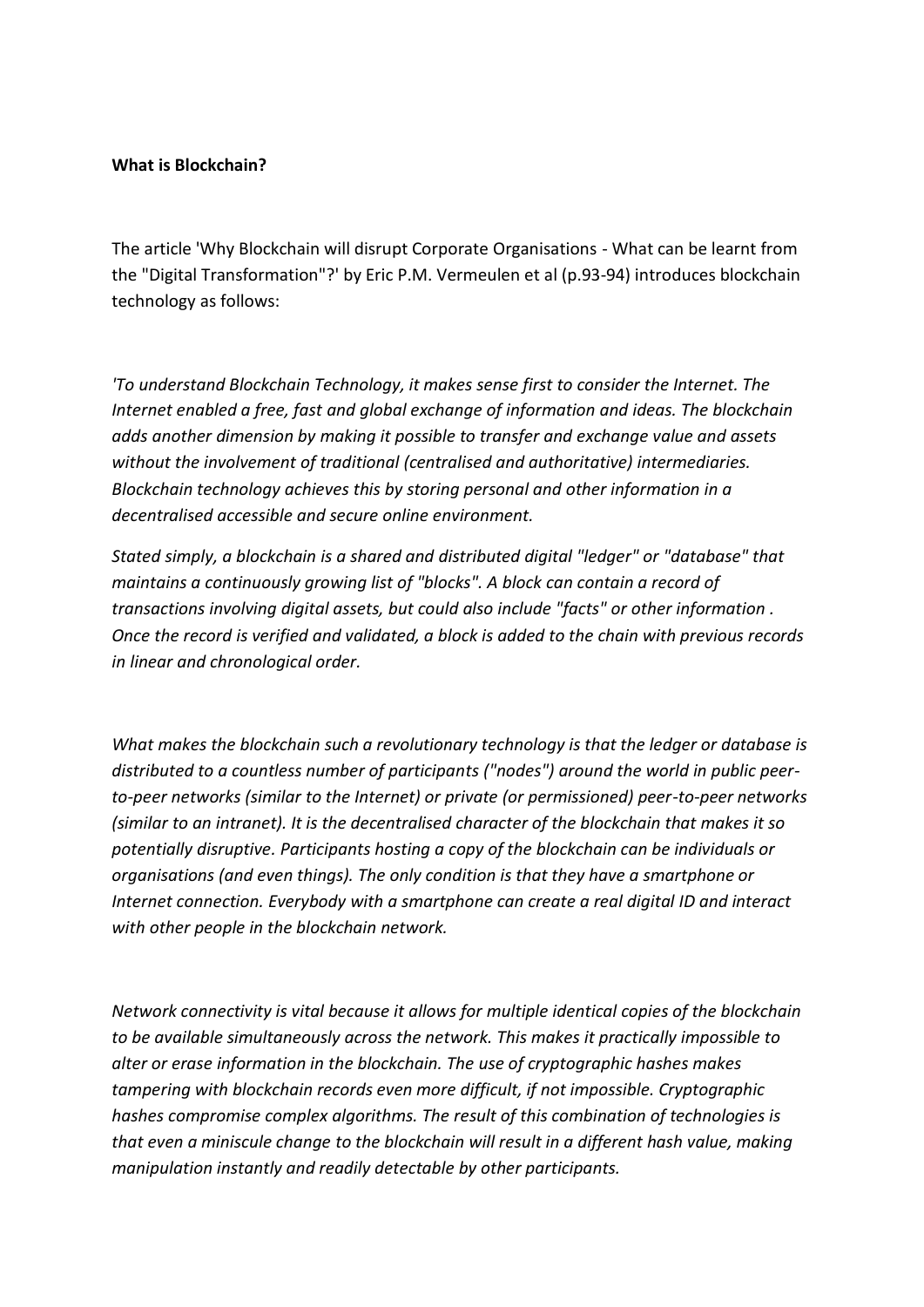*Digital signatures help establish the identity and authenticity of the parties involved in the transaction. These security measures make blockchain validation technologies more transparent and less prone to error and corruption. Even if they are not 100 per cent secure, they are indeed more reliable than existing methods of verifying and validating transactions via third party intermediaries.*

*In short, blockchain technology creates an independent and transparent platform for establishing truth and building trust. Intermediaries, bureaucracy and old-fashioned procedures are replaced by the "4Cs" of code, connectivity, crowd and collaboration. The technology increases openness and speed, while at the same time significantly reducing costs'.*

## **Blockchain enabled Healthcare**

The Featured Article in the publication is entitled 'Innovation to Transformation: Consumerdirected Healthcare on the Blockchain' (p.51-53) and consists of an interview with Chrissa McFarlane, President of The Patientory Association, on the subject of the future of blockchain enabled healthcare.

Healthcare, including medical education, is an area where blockchain technology is viewed as having quite considerable potential, and The Patientory Association has been formed as a global not-for-profit healthcare member organisation consortium that governs the PTOYNetTM Blockchain. The article explains the workings of this particular Blockchain as follows:

*'The PTOYNetTM securely stores and manages healthcare information in real-time, and such storage and management is facilitated by a blockchain-based token (called "PTOY"). The PTOY token regulates the PTOYNetTM for the healthcare ecosystem through "smart contracts". The goal is to provide a secure, private permissioned blockchain network for healthcare organisations to collaborate and innovate in a completely decentralised fashion. Currently, the foundation connects healthcare industry adopters of the PTOYNetTM, which members of the Association can join as "nodes" on the network. The Patientory Association facilitates the development of standards that are essential to the implementation and*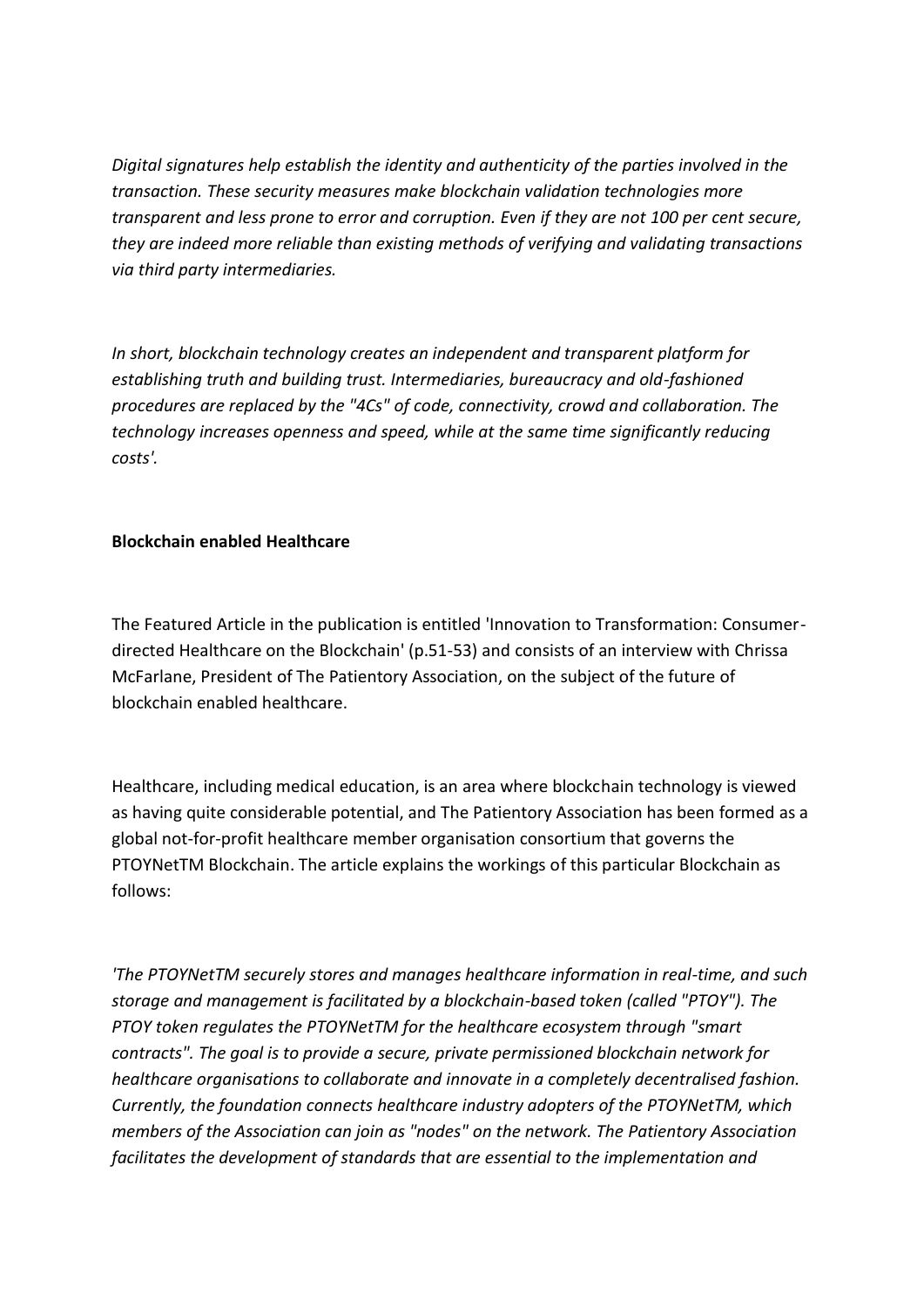*adoption of the PTOYNetTM - such standards are necessary for interoperability, auditability and for transparency purposes.*

*These frameworks will help ensure the safety, reliability and usability of the PTOYNetTM platform by its members and the general public; a prerequisite to the wide acceptance of the PTOYNetTM platform as a viable means of transacting business by the industry and the general public'.*

The article then describes how Patientory Inc., as the industry leader for blockchain solutions, has developed the first version of its Distributed Application, or DApp, which offers unique solutions that interconnect with most EHR systems enabling doctors, administrators and consumers to communicate via a single easy-to-use platform:

*'The solution will work with almost any healthcare EMR, thereby bringing together many previously inaccessible data silos. These range from EHRs to patient monitors, wearable devices, and various other ambulatory applications. Connecting this data together enables a more complete view of a person's health information. The Patientory Inc. Dashboard is currently testing for large healthcare organisations, with current EPIC, Cerner, MediTech or Allscripts installation. This dashboard is a population health management software solution that regulates and safeguards against patient data in the blockchain, while providing convenient secure access to actionable health information and clinical administrative decision support, enabling physician-coordinated care enhanced by peer-to-peer patient support.*

*Patientory's DApp leverages blockchain technology that captures patient healthcare transaction records real-time, on an encoded, distributed ledger (blockchain). This has incredible security benefits as the records are spread across a replicated database in which all data is synchronised across the entire network. The users can only access the "blocks" (pockets of information relevant to themselves) to which they have permission to, and all transactions are date and time stamped. The data is not stored or controlled by a single entity or in a single location. This means that any single healthcare provider does not have the sole control over an individual's Electronic Health Records. This allows for more efficient and secure sharing of healthcare data among different providers and EHR platforms.*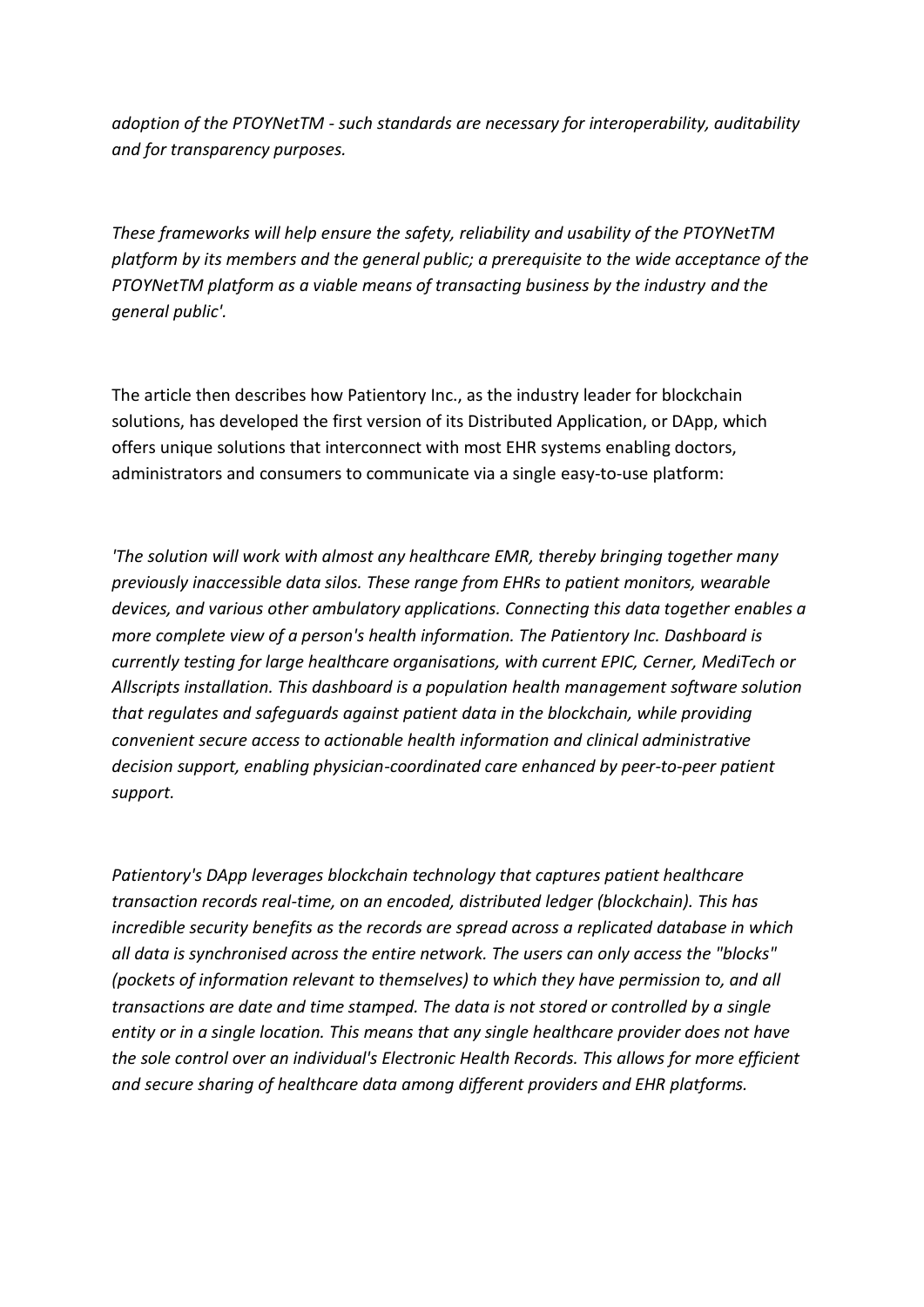*The main goal of the DApp is to help users track their health history and combat related rising health issues. The DApp will provide a complete view of a person's health by leveraging information from wearable devices and other apps, enabling instant access to personal health data. In time it will connect to the hospitals and GPs that adopt the PTOYNetwork Blockchain (currently hosting over 30 PTOYNetTM nodes around the world) to create a seamless system for tracking and monitoring patient health records and clinical outcomes'.*

## **E-Voting on the Blockchain**

Another area for which blockchain technology has been recognised as having potential is that of electronic voting and the article with the above title by Kevin Curran of the School of Computing, Engineering and Intelligent Systems at the University of Ulster (p.103-109) explains how this could be feasible:

*'The blockchain serves as a public ledger of transactions which cannot be reversed. The allimportant consensus of transaction (i.e. legitimate votes) is achieved through "miners" agreeing to validate new records being added. Whenever a new insertion is to be made e.g. votes, then a new transaction record is created by a voter adding details of their cast vote to the blockchain. Should it be deemed a valid transaction then the new vote is added to the end of the blockchain and remains there forever. What is neat about this solution is the fact that no centralised authority is needed to approve the votes, but rather a majority consensus. Here everyone agrees on the final tally as they can count the votes themselves, and because of the blockchain audit trail, anyone can verify that no votes were tampered with and no illegitimate votes were inserted'.*

In the past, building a secure electronic voting system has proved to be a difficult task, but the creation of a decentralised platform that is capable of addressing previous weaknesses is now envisaged by the author to offer "a new hope":

*'Blockchain distributes individual voting information across thousands of computers globally making it impossible to alter or delete votes once they have been cast. This approach promotes greater trust between voters and governments by protecting their data and privacy. Trust is inherently created by having the user in control over their data. Platforms like this now allow citizens to cast their votes on smartphone apps, rather than having to*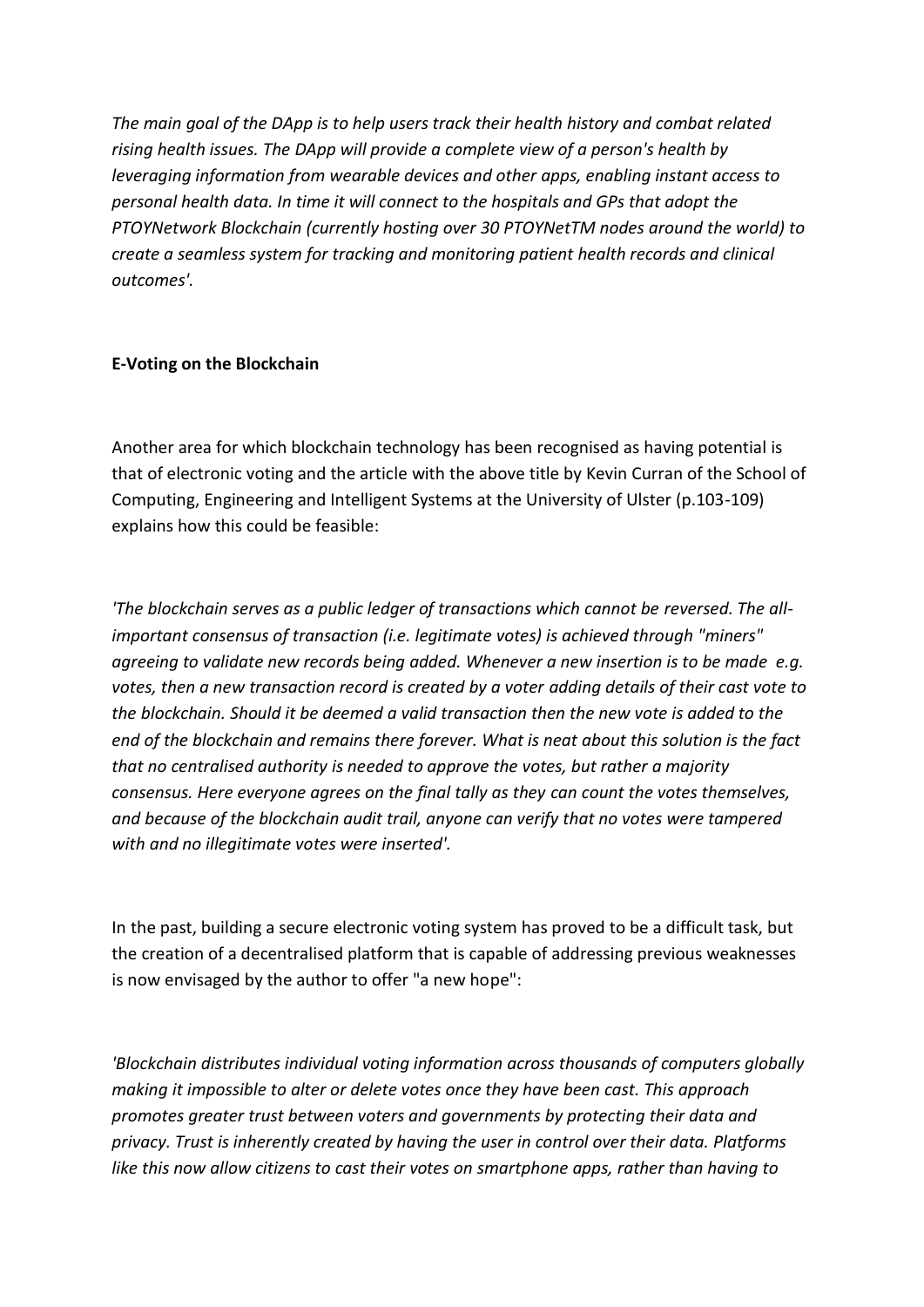*queue up at polling stations. Implementing a blockchain does not require governments to completely rebuild their systems, but rather their existing platforms can be re-modelled to fit. All signs point toward a shift towards decentralised remote participation as opposed to traditional centralised gatherings at public polling stations.*

*A blockchain architecture specifically addresses one of the most difficult factors challenging electoral integrity - trust. Blockchain ensures trust is distributed amongst a set of mutually distrusted parties, all of whom are potentially adversarial, that participate in jointly managing and maintaining the cryptographically secure digital trail of an election. By distributing trust in this way, blockchains create a trustless environment whereby the amount of trust required from those participating in an election is minimised'.*

As a working practical example the author highlights the case of the city of Zug in Switzerland where the Luxoft Holding, a global IT service provider of technology solutions, is piloting an e-voting platform that is set to enable the first consultative vote to be undertaken using blockchain:

*'As one of the founding members of The Crypto Valley Association, which aims to build the world's leading blockchain and cryptographic technology ecosystem, Luxoft partner with organisations working on government-based blockchain service solutions and invite them to jointly create Blockchain for Government Alliance. In pursuit of driving the adoption of blockchain-based services in government, Luxoft is striving to establish a blockchain for government alliance and hence promote blockchain use-cases in public institutions. Zug already accepts cryptocurrency for services and has digitised the blockchain-based solution e-Vote, including the platform itself. Software and algorithms are built on Hyperledger Fabric. Integrated with Zug's Ethereum-based digital ID registration application, residents are hereby allowed to cast votes on the blockchain.*

*The solution claims to use an innovative encryption technology that anonymises the votes and allows tamper-proof tally and secure audit. With the help of the Lucerne University of Applied Sciences and Arts, Amazon AWS and n'cloud.swiss, the platform is deployed on three different data centre in the cloud. Two of these are in Switzerland and one in Ireland. By distributing the data into three different data centres, security and data loss risks are distributed geographically for robustness'.*